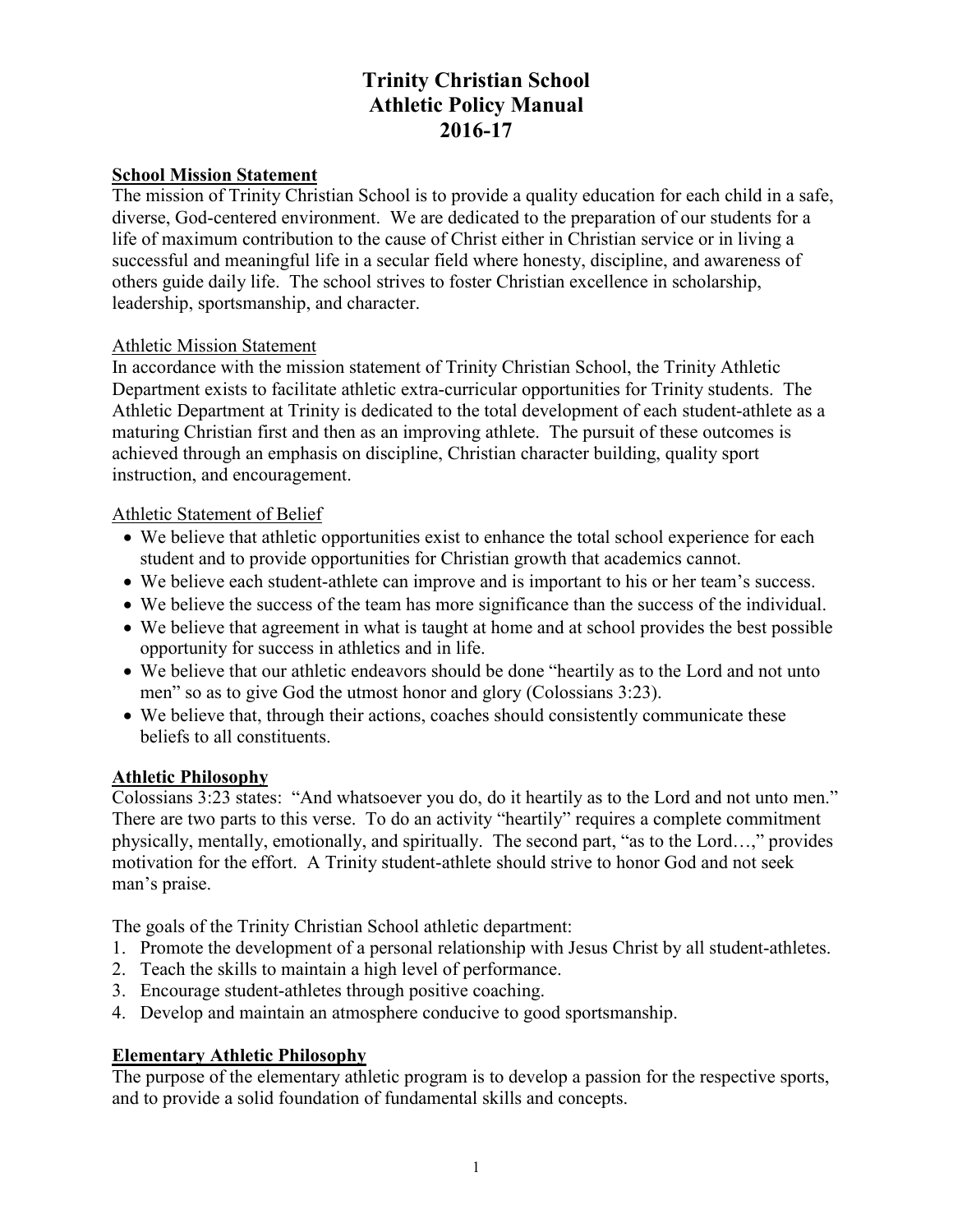#### **Middle School Athletic Philosophy**

The purpose of the middle school athletic program is to integrate the individual's passion for the game and the understanding of the skills and concepts within the team setting. The middle school program will also begin the development of the complete player mentally, physically, and spiritually. This phase will strive for total participation for each student-athlete. In addition this phase should never upstage the Junior Varsity or Varsity teams. This includes games scheduled, awards given, banquets, tournaments, or media exposure.

#### **Junior Varsity Athletic Philosophy**

The purpose of the junior varsity athletic program is to continue the integration of individual skills into a team concept. We want to maintain a balance in the concepts of competitiveness and participation with a focus on preparation for competitive varsity participation. Once again, this phase should never upstage the Varsity level programs. We will continue to develop the complete player mentally, physically, and spiritually.

#### **Varsity Athletic Philosophy**

The purpose of the varsity athletic program is to completely integrate the individual skills into a team concept. To compete for and obtain as many regular season and post season wins as possible. To develop life long learning habits for academic, athletic, vocational, and spiritual growth through focused discipline and learning of principles from God's Word. This final phase of athletic competition will be the highest level of recognition and media exposure.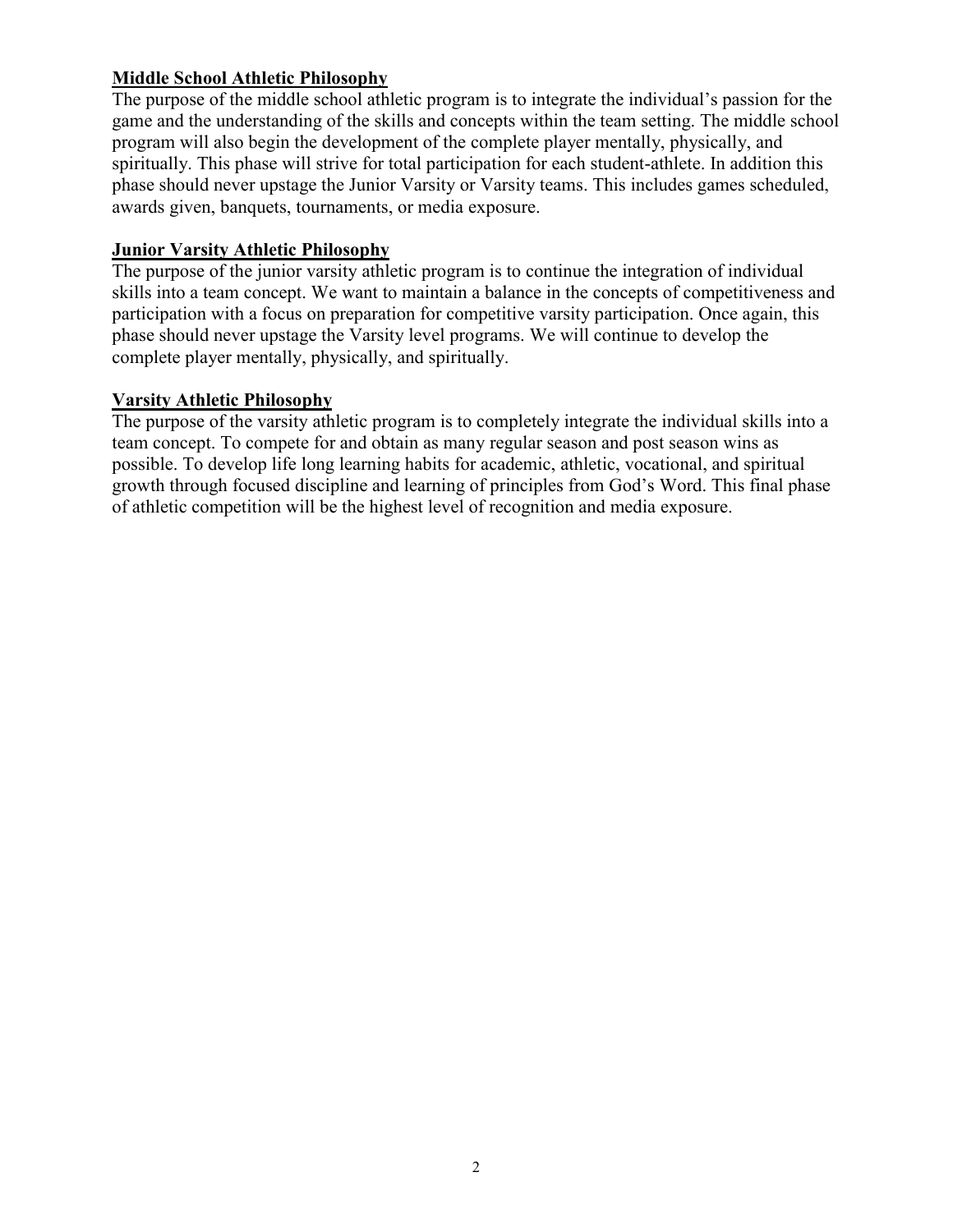## **Admission**

**2016 - 2017** 

| LUIU – LUI <i>i</i>  |                       |                       |                                |
|----------------------|-----------------------|-----------------------|--------------------------------|
|                      | Regular Season Region | State Play-Offs       | <b>Student Price for STATE</b> |
| <b>BASEBALL</b>      | \$6.00                | \$7.00                | \$4.00                         |
| <b>BASKETBALL</b>    | \$7.00                | \$8.00 Adults/ \$6.00 | \$10.00 Finals                 |
| <b>CHEERLEADING</b>  | \$6.00                | \$7.00                | \$4.00                         |
| <b>CROSS COUNTRY</b> | \$5.00                | \$5.00                | \$3.00                         |
| <b>FOOTBALL</b>      | \$7.00                | \$8.00                | \$10.00 (Mercer Price)         |
| <b>SOCCER</b>        | \$6.00                | \$7.00                | \$4.00                         |
| <b>SOFTBALL</b>      | \$6.00                | \$7.00                | \$4.00                         |
| SWIMMING             | \$6.00                | \$7.00                | \$4.00                         |
| TENNIS               | \$5.00                | \$5.00                | \$3.00                         |
| <b>TRACK</b>         | \$6.00                | \$7.00                | \$4.00                         |
| <b>VOLLEYBALL</b>    | \$6.00                | \$7.00                | \$4.00                         |
| <b>WRESTLING</b>     | \$6.00                | \$7.00                | \$4.00                         |
| <b>ALL OTHERS</b>    | \$5.00                | \$5.00                | \$3.00                         |
|                      |                       |                       |                                |

GISA PASSES ARE HONORED, BUT ALL OTHER, INCLUDING STUDENTS IN GRADES 1 and UP MUST PURCHASE ADMISSION TICKETS.

STUDENT TICKETS WILL BE SOLD AT GISA STATE EVENTS FOR APPROXIMATELY 1/2 THE ADULT ADMISSION PRICE. REGIONS **MAY** CHOOSE TO DO SO AT THEIR REGION TOURNAMENTS AS WELL. **\*\* \$6.00 STUDENT TICKETS** WILL BE SOLD FOR THE REGION TOURNAMENT AND 1ST & 2ND ROUNDS OF BASKETBALL. HOWEVER, STUDENT TICKETS WILL NOT BE SOLD FOR THE FINAL FOUR IN BASKETBALL.

#### **Attendance/Practice/Game**

Each student-athlete is expected to attend every practice and game. The student-athlete must inform the head coach prior to his or her absence to be granted an excused absence. Missing practices or games without granted permission may result in disciplinary actions as determined by the head coach. Student-athletes who are injured are expected to attend all practices and games unless they are physically unable to attend. Student-athletes and parents should make every effort to schedule all other events around game and practice schedules.

#### **All Star Participation**

Several GISA sports have all star games at the conclusion of the season. These games usually require a participation fee to be paid for housing, food and/or uniforms. Each participant must initially pay this fee to the GISA. Once the event is over and all equipment is returned to Trinity Christian School, the student-athlete will be reimbursed.

#### **Apparel (Coaches)**

All coaches' apparel must be approved by the Athletic Director before being ordered. Each year, an attempt will be made to provide complimentary apparel to athletic personnel.

#### **Apparel (Student-Athletes)**

All students-athletes are expected to be in practice gear or appropriate apparel when practicing with teams. All student-athletes must wear a school-issued or school approved practice uniform for all practices. A sports program may use the TCS physical education uniform for a practice uniform if desired. All students-athletes involved in conditioning activities on campus during the summer must wear TCS shorts and t-shirts. The shorts must be of appropriate length. Travel attire for teams will be determined by the Athletic Director and the coach. Should a team desire to have a t-shirt the slogan must be approved by the Athletic Director. T-shirts purchased for varsity teams may be paid for through the team's budget. T-shirts purchased for junior varsity and middle school teams must be paid for by the individual athletes. Typically, any article of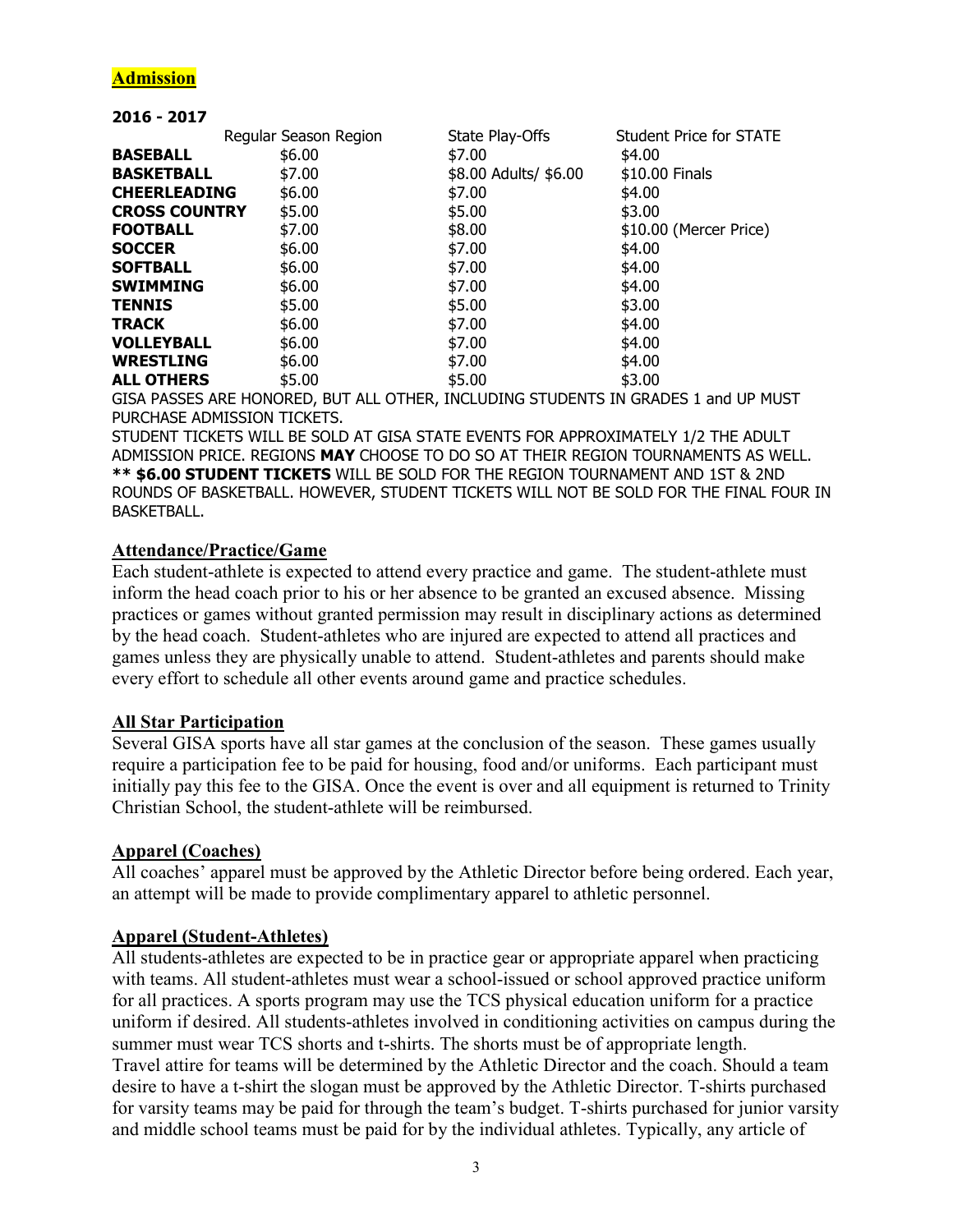clothing or equipment that is to be permanently kept by the student-athlete must be paid for by the student-athlete.

## **Awards**

Trinity Christian School values the commitment by each student-athlete who participates in interscholastic athletics. The Trinity administration and family understand that this dedication produces quality experiences for the participants and presents Trinity Christian School with a positive image to the spectators who witness each interscholastic event.

In an effort to acknowledge this commitment and demonstrate appreciation to those studentathletes, Trinity will consistently provide athletic award recognition events each year. All student-athletes are encouraged to attend these events.

#### Award Recognition Events

Within two weeks of the completion of a season and prior to an award recognition event, each head coach will submit to the Athletic Director a written season summary to include the following information:

- Brief overview
- Results of each contest in date order
- Rosters indicating participants, letter winners, captains, coaching staff and support staff
- Award winners (individual, team, region, state, etc.)
- Individual and team statistics

## 1. Individual Awards

a. Based on the number of participants, the following varsity sports will give four (4) awards: baseball, basketball, cheerleading, competition cheerleading, football, soccer, softball, track and field, volleyball, and wrestling. The approved size for all varsity awards is a 7x9 plaque. Extenuating circumstances will be determined by the Headmaster and Athletic Director.

b. Based on the number of participants, the following varsity sports will give three (3) awards: cross-country, golf, swimming, and tennis. The approved size for all varsity awards is a 7x9 plaque. Extenuating circumstances will be determined by the Headmaster and Athletic Director. c. Junior varsity sports will give three (3) awards.

d. Based on the number of participants, the following middle school sports will give three (3) awards: baseball, basketball, cheerleading, competition cheerleading, football, soccer, softball, track and field, volleyball, and wrestling. Middle school awards will be in the form of a certificate.

e. Based on the number of participants, the following middle school sports will give two (2) awards: cross-country, golf, swimming, and tennis. Middle school awards will be in the form of a certificate.

## 2. Varsity Lettering

- a. Participation certificate—for non-letter winners
- b. Letter certificate—each time letter is earned (must complete season as a member of team)
- c. "T" chenille letter—First time letter winner
- d. Pin—first time letter winner for respective sport
- e. Bar—repeat letter winner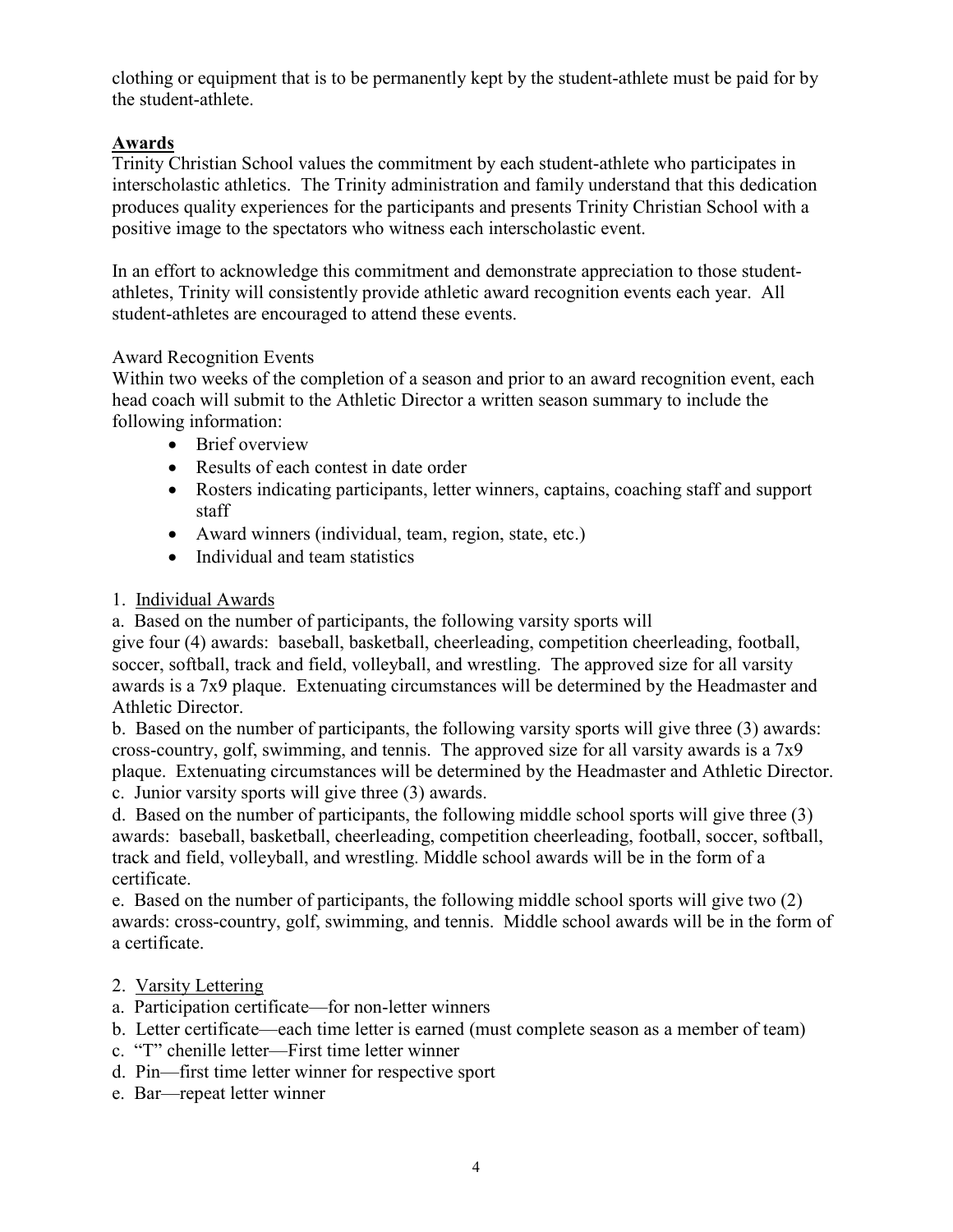All students who have lettered in a varsity sport are eligible to purchase a letter jacket. Letter jackets are ordered two times a year once in the fall and once in the spring. The official Trinity letter jacket is royal blue (body and sleeves) with white chenille "T" trimmed in royal blue. The provisions or criteria to be met for earning a letter will be furnished to the athlete by the coach in that sport prior to the beginning of the season.

## 3. Team Awards

Individual team members may purchase patches representing region or state accomplishments that they have earned through the athletic department. All teams that achieve a region championship, state championship, state runner-up, or final four appearances (for those sports which recognize this achievement) will be honored on the gymnasium wall. Each respective program may honor region championship teams by displaying the years won at the respective venue. Each sports program may honor state championship teams by displaying the years won and team members at the respective venue.

## 4. Senior Awards

- a. Presentation will be at the final recognition event each year.
- b. Recipient must have participated and lettered in a sport at Trinity a minimum of two years.
- c. Recipient must be on schedule to graduate from Trinity.
- d. The approved size for all senior awards is a 7x9 plaque.

## 5. Senior Night

All senior student-athletes will be honored on senior night in each season. On a selected date in the fall all student-athletes of fall sports programs and their parents will be recognized during a home football game. During the winter, each winter sports program will honor all its seniors during a selected basketball game. In the spring, each spring sports program will honor all its seniors during a selected spring event. The athletic department will provide one rose for each athlete's mother and/or stepmother. These roses will be distributed during the official senior night. Upon approval by the Athletic Director, each individual sport will also be given the opportunity to honor its respective senior student-athletes at each individual venue.

## 6. Annual Awards

a. Presentation will be at the final recognition event each year.

b. Awards will be voted on by the current Trinity Christian School Head Varsity Coaches, Athletic Director, and Headmaster.

- c. The approved size for all annual awards is a 7x9 plaque.
	- 1. Male and Female Athlete of the Year
	- 2. Male and Female Coaches' Award
	- 3. Male and Female Christian Athlete of the Year

4. Julie Hall School Spirit Award—The Julie Hall Spirit Award was established in memory of a former Trinity Christian School student, Julie Hall. Julie graduated from TCS in 1982 and lost her life in a fatal car accident the following year. She was active in cheerleading and loved Trinity. Each year the Trinity Athletic Director and coaches select a senior who has demonstrated the type of school spirit that reflects the spirit demonstrated by Julie Hall.

7. At the conclusion of each season (fall, winter, spring), varsity coaches will designate an occasion to recognize each player and to announce award recipients. JV teams will be included in these events and will receive their awards at this time. All varsity athletes will receive their awards at an all-sports banquet near the end of the school year. Every varsity team will be recognized and award winners will receive plaques for individual sports, all region, all state,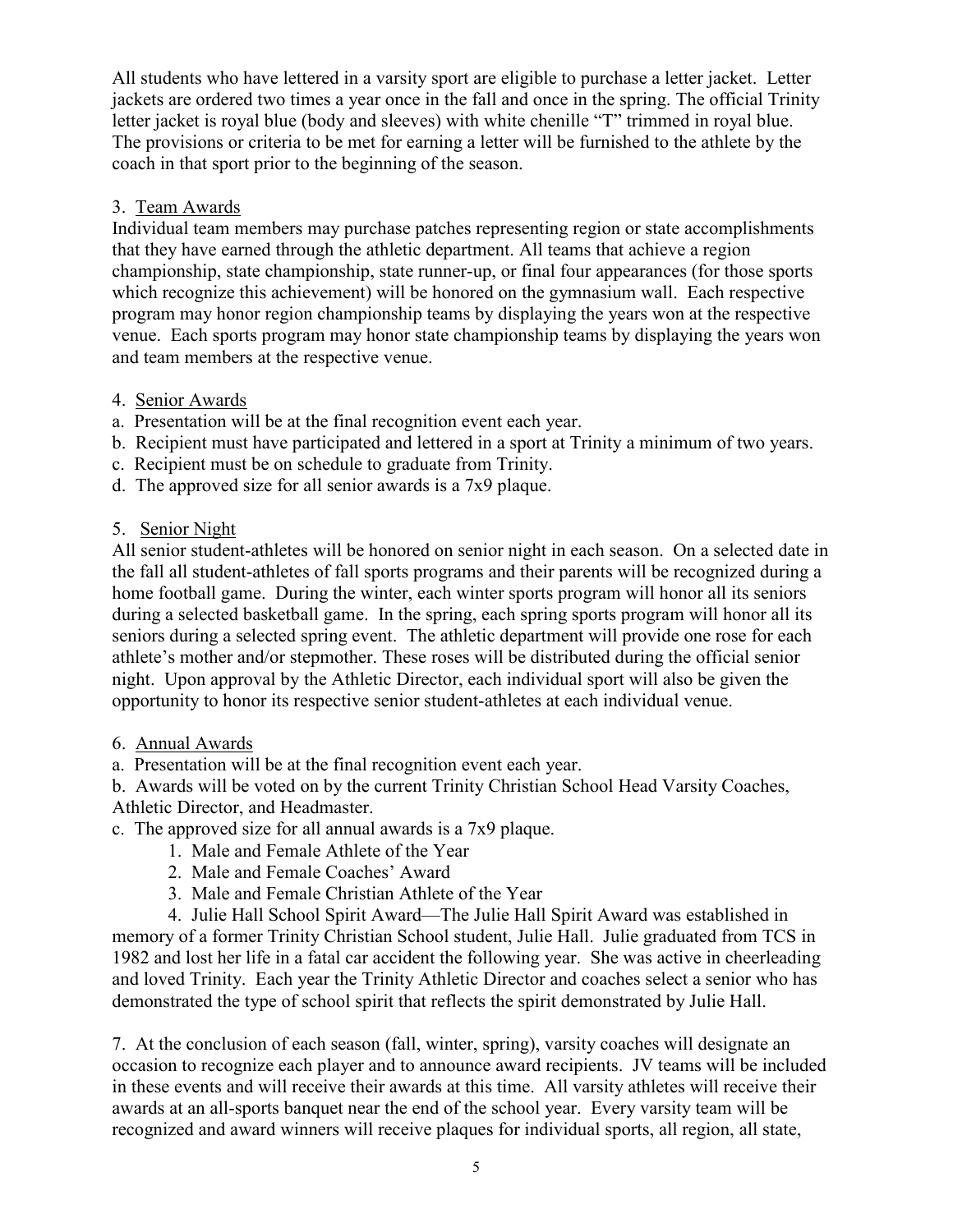senior awards, and annual awards. Middle school will have their awards ceremonies after each season is completed on a scheduled Wednesday afternoon beginning at 2:40PM.

## 8. Championship Rings

Any individual or team that wins a GISA approved state championship is eligible for a championship ring. All varsity team members, managers, statisticians, and coaches of such a team are eligible to receive a ring. Individual state champions are recognized in cross-country, tennis, track and field, and wrestling. The booster club will pay \$50.00 toward the purchase of the championship ring for each student-athlete. The booster club provides full payment for championship rings for coaches. Ring design is to be determined by the head coach and approved by the Athletic Director. Supporting cheerleaders are allowed to purchase state championship pendants without the reimbursement by the school.

## 9. Alumni Recognition (Jersey Retirement)

After a period of ten years, a Trinity Christian School graduate is eligible for jersey retirement if the following criteria are met:

- A. Graduation from Trinity Christian School
- B. Success in high school athletics
- C. Participation on a state championship team while attending Trinity
- D. Achievement of a college athletic scholarship OR election in a professional league draft
- E. Success in college/professional athletics
- F. Graduation from college if attended
- G. Representation that brings honor and distinction to Trinity Christian School
- H. Recommendation to the Board of Directors
- I. Approval by the Board of Directors

## **Booster Club**

The Trinity Christian School Board of Directors has approved the operation of an Athletic Booster Club. This club is responsible to operate in cooperation with the Athletic Director. The Athletic Director will serve as the facilitator of all Booster Club activities. The Booster Club is a vital fundraising arm of our athletic program. The officers of the club are selected by the membership to serve a two-year term. The members actively participate in the operation of the concession stand, revenue-generating projects, and other activities for the enhancement of TCS and its athletic program.

| 2016-17 Booster Club Membership Levels |       |                |        |
|----------------------------------------|-------|----------------|--------|
| Blue Level                             | \$300 | Gold Level     | \$1500 |
| Bronze Level                           | \$400 | Platinum Level | \$3500 |
| Silver Level                           | \$600 |                |        |
| Crusader Level                         | \$25  |                |        |
|                                        |       |                |        |

2016-17 Booster Club Officers

| President                      | Greg Williams         |
|--------------------------------|-----------------------|
| Vice President                 | Jay Mason             |
| Treasurer                      | Lori Hill             |
| Secretary                      | Charles Coleman       |
| Membership Coordinators        | Amy Gay/David Fennell |
| <b>Concession Coordinators</b> | Aaron George          |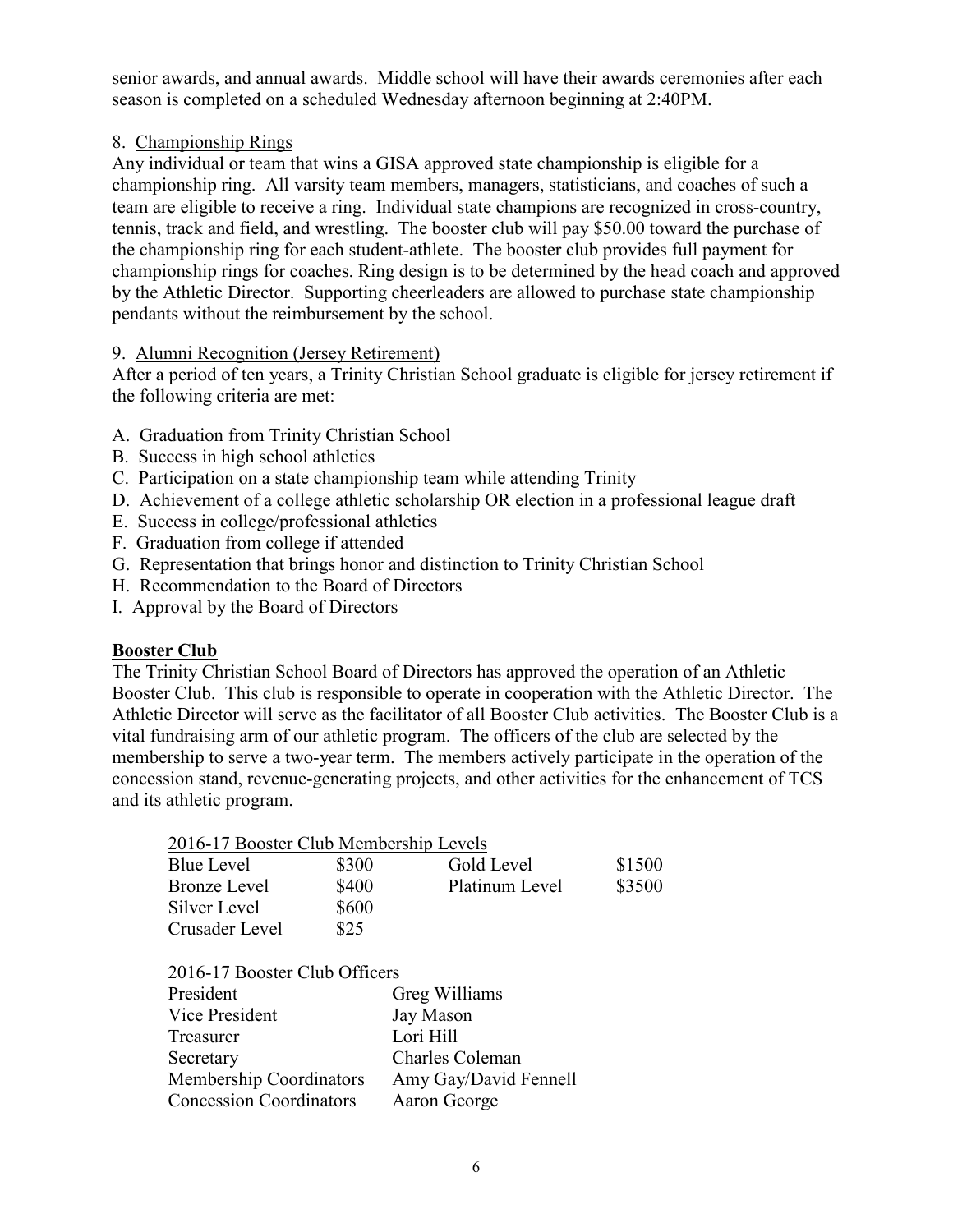## **Catastrophic Insurance**

Each year Trinity Christian School enrolls in catastrophic insurance for students participating in sanctioned GISA interscholastic events (athletic or literary). This insurance provides medical coverage for catastrophic events in excess of \$25,000 or other such reasonable amounts as may be approved by the GISA Executive Committee. This coverage is mandatory and is included in annual dues.

## **Communication**

Communication between the athletic department, coaching staff, and parents is essential to insure the appropriate levels of success of each student-athlete. The athletic department recognizes the importance of encouraging the parents and the coaching staff to work together in the best interest of the child. The following methods of communication are encouraged:

1. Electronic mail- Each coach at Trinity Christian School is afforded access to e-mail and can usually be reached quickly through this method of communication. A teacher's email address is the first initial of their first name and their last name  $@$  tcsmail.org. For example, tsmith@tcsmail.org.

2. Phone call- This method of communication is difficult during the school day because of teaching schedules, but is available for all teachers.

3. Conferences- On rare occasions, it will be necessary for a coach or parent to initiate a conference concerning a student-athlete's progress. In the event that a parent would like to schedule a conference, the parent should call or email the coach to request the conference. Care should be taken to schedule the conference during the school day. Conferences should never occur immediately after a game.

A parent who has a concern about a situation involving their child should first contact and meet with the appropriate coach about the situation. A coach has the prerogative to limit the times and lengths of meetings that question playing time and strategies. If the issue can not be resolved at that level, a meeting with the parent, the coach, and the athletic coordinator should be arranged. A coach or administrator may also require the student-athlete to attend the meeting with the parent.

## **Ejections**

Any athlete or coach who is ejected from an athletic event is required to pay the GISA a fine of \$50.00. The check will be written to Trinity Christian School. TCS will then pay the GISA. In accordance with GISA rules, any player, fan, or coach that is ejected from an athletic event will be suspended from the next athletic event. Any fan that is arrested or dismissed from the premises during a game may also be fined and suspended by the administration of Trinity Christian School and/or the GISA.

## **Eligibility**

1. To be eligible for athletics, the student-athlete must be in compliance with the Georgia Independent School Association (GISA) rules and regulations. A student who has passed 5 units for the first semester (approximately one-half of the academic year) is eligible for the second semester. A student who passes 5 unit subjects, or their equivalent, for the second semester or for the year is eligible for the following year. If a school is on the quarter system, a student must pass 5 unit subjects, or their equivalent, for the first quarter (approximately one-third of the regular academic year) in order to be eligible for the second quarter. A student must pass 5 unit subjects, or their equivalent, for the second quarter to be eligible for the third quarter. A student must pass 5 unit subjects, or their equivalent, for the third quarter or for the year in order to be eligible for the first quarter the following year. Of the 5 unit subjects, 3 must be in the following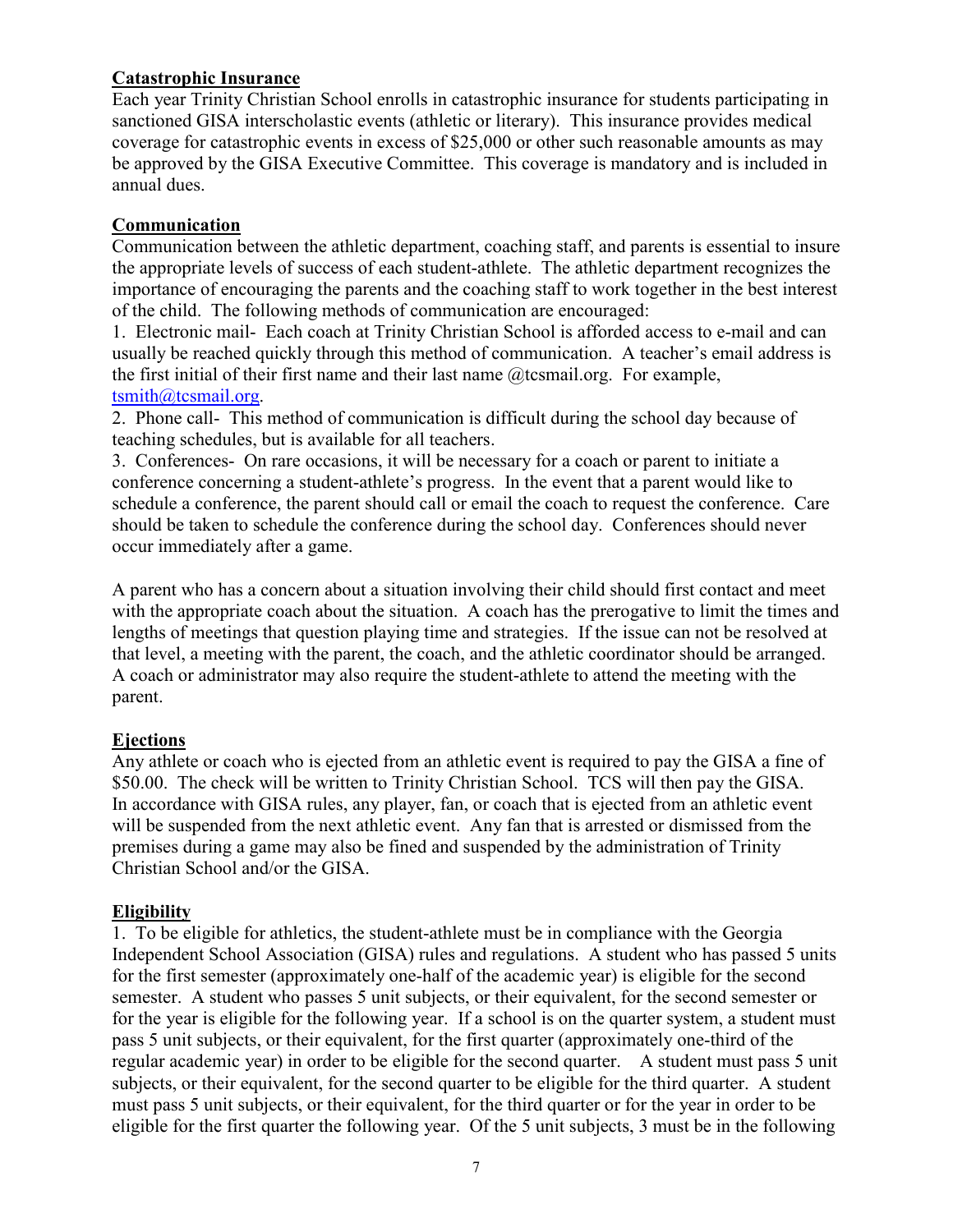subject areas: Language, Science, Social Studies, Mathematics; and Business Education. Excluded for any credit are the following: teacher's aide, office aide, or their equivalent. The athlete must also be in compliance with the athletic eligibility and policies of Trinity Christian School.

2.According to GISA rules, once a student enters ninth grade, he or she has eight consecutive semesters of eligibility. Additionally, only seniors who have not attained their 19<sup>th</sup> birthday prior to May 1<sup>st</sup> preceding the school year of participation meet the GISA age requirements.

## **Employment**

A Trinity Christian School student-athlete shall not obligate himself or herself to a job that in any way interferes with practice time or regular competition times.

## **Equipment Purchase**

When equipment needs to be purchased, the varsity coach should submit a purchase order request (green form) and updated budget folder to the Athletic Director. Equipment may be ordered only after the purchase order is signed and returned to the coach. Middle school and junior varsity coaches should communicate any needs to the Varsity Head Coach and the Athletic Director.

## **Equipment/Uniforms**

All student-athletes are responsible for all equipment and uniforms issued to them. If an athlete fails to return the equipment or uniform the athlete will be required to pay to replace it. All athletes will be required to return equipment and uniforms issued to them at the conclusion of the season before they are allowed to participate in another sport. At the conclusion of the school year, any athlete who has not returned athletic equipment will not be allowed to take final exams, receive report card, or graduate until equipment is paid for or returned. It is the responsibility of the head coach of each sport to collect the team's equipment. Coaches should remind players that all equipment and school uniforms are school-issued and should only be worn at practices or games. Coaches are required to have a uniform issued list for their team. This list should be used when items are issued to players prior to the start of the season and then used at the end of the season when uniforms are returned. Typically, any article of clothing or equipment that is to be permanently kept by the student-athlete must be paid for by the student-athlete.

In addition to the season summary form, the head coach will submit an athletic uniform inventory document to the Athletic Director at the conclusion of the season.

The Athletic Department provides a uniform purchase schedule which is produced and updated by the Athletic Director. The head coach must consult with the Athletic Director before proceeding with any uniform purchase.

## **Facilities Usage**

The facilities of Trinity Christian School are for the primary use of the school and its athletic teams. The use of the school's facilities by outside individuals or groups must be approved in advance by the Athletic Director and Headmaster through the submission of a facilities usage form and the payment of a \$200.00 deposit **and applicable fees.**

## **Field/Gym Maintenance**

The responsibilities of facility planning, repair and maintenance are placed under the authority of the Athletic Director. Coaches have the delegated responsibility of general field and gym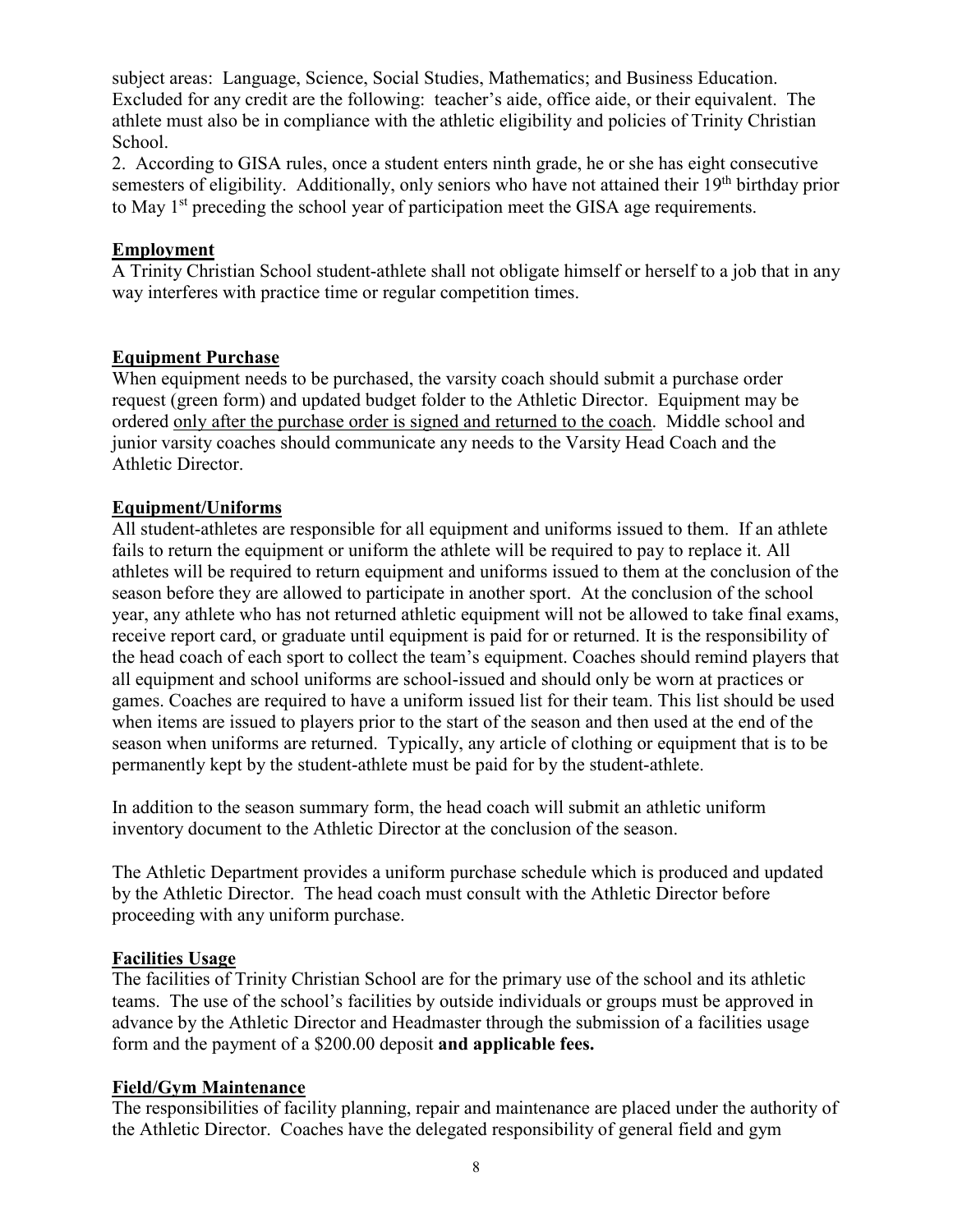maintenance for their sport including a mandatory pre-season work day to be scheduled in coordination with the Athletic Director.

## **Fire Safety**

When a fire alarm sounds in any building, that building is to be evacuated immediately until an "all clear" message is given.

## **Inclement/Severe Weather**

1. In the event of inclement/severe weather the school follows the GISA regulations which include on-site lightning detectors. The school administration and appropriate game officials will decide whether or not a contest can be played. Practices will follow similar procedures (See Appendix A).

2.A tornado warning indicates that a tornado has developed and presents a real threat or danger to the area. All practices will be cancelled. If students are on campus they will be requested to remain in the locker rooms in the F building. No students will be allowed to be outside.

3. A tornado watch indicates that conditions exist in which severe weather could develop. Regular practices can be held; however, coaches should be alert to sudden changing weather conditions.

4. High temperatures (See Appendix B).

## **Insurance**

The school, during the school term, does provide school day only accidental insurance through National Security Insurance Company for full-time students, teachers, and administrators. This covers the student during the entire school day and for all sports except football. Additional 24 hour coverage may be purchased for \$35.00 a year per student. Support personnel such as bus drivers, etc. can obtain accidental insurance benefits during the school day only for \$15/year or 24 hour coverage for \$35/year. In addition to the school accident coverage, National Security offers **football insurance at the rate of \$55.00 which covers the athlete for fall and spring football.** Additional information and applications can be obtained through the Athletic Director's office.

## **Loyalty**

It is expected that all coaches and student-athletes be loyal to their school and their team.

## **Media Outlets**

| Newspapers:           |              |
|-----------------------|--------------|
| Dublin Courier Herald | 478-272-5522 |
| Macon Telegraph       | 800-342-5845 |
|                       | 478-744-4411 |
| Radio:                |              |
| WKKZ 92.7 FM          | 478-272-9270 |
| Television:           |              |
| WMAZ 13               | 888-557-1393 |
| TV35                  | 478-275-4444 |
|                       | 478-275-7777 |

## **Media Relations**

One of the benefits Trinity Christian School is provided by supporting and funding interscholastic activities is the opportunity to promote the school and its programs. To that end, each head coach must strive to provide information to appropriate outlets about his or her sports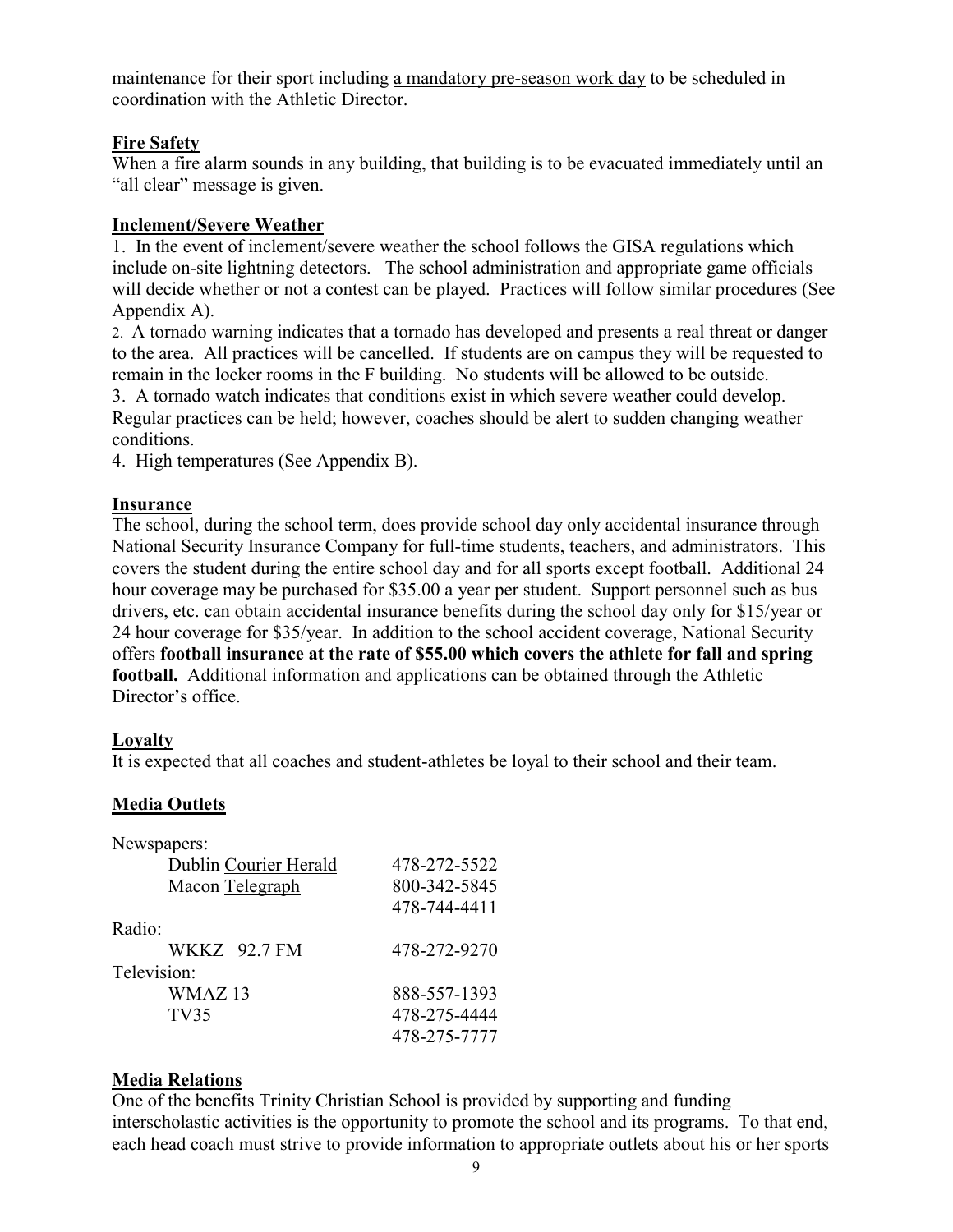program all game results as a bare minimum. Remember these general guidelines to follow when speaking to the press:

- 1. Understand that everything is "on the record".
- 2. Shed a positive light on Trinity's behalf.
- 3. Realize results must be reported even after a difficult loss.
- 4. Speak to members of the media with proper grammar.
- 5. Present yourself as a professional ambassador.
- 6. Journalists are always looking for good human-interest stories. We have a lot to offer them.

## **Medical Policies**

An ambulance and an athletic trainer will be on call for all football games. An athletic trainer will also be available for some home events. The head coach for each sport is responsible for the inventory and stocking of a medical kit. Any requests for medical supplies should be made through the Athletic Director.

## **Multi-Sport Athletes and Same-Season Participation**

A player committed to a sport for a particular season may not practice for another sport until the first season is concluded. Alternate arrangements (considering athletes' future plans) may be made by the consent of the head coaches of the two sports.

All coaches should encourage all student-athletes to participate in as many sports as possible at Trinity Christian School. A student may participate in two sports during one season if permission is received from both coaches and the athletic director.

## **Parental Behavior**

Parents are reminded that their example can be the most powerful form of education for their child. Because of this, it is important that each parent:

- 1. Encourage good sportsmanship by demonstrating positive support for all players, coaches, and officials at every game, practice, or event.
- 2. Recognize that the school's mission causes an awareness and concern of behavior as not to be detrimental to the cause of Christ and Trinity Christian School.
- 3. Demand an environment for each child that is free of drugs and alcohol, and refrain from their use at all athletic events.
- 4. Treat other players, coaches, fans and officials with respect.

## **Parent Communication**

All coaches are required to have a pre-season parent meeting to communicate philosophy, goals and rules of the program.

During this time, the following parent guidelines should be established:

- 1. During the games, the sideline/bench area is for game personnel only (coaches, players, statisticians, managers, etc.)
- 2. Parents should not try to have a conversation with their child during the game, although remarks of encouragement are welcome.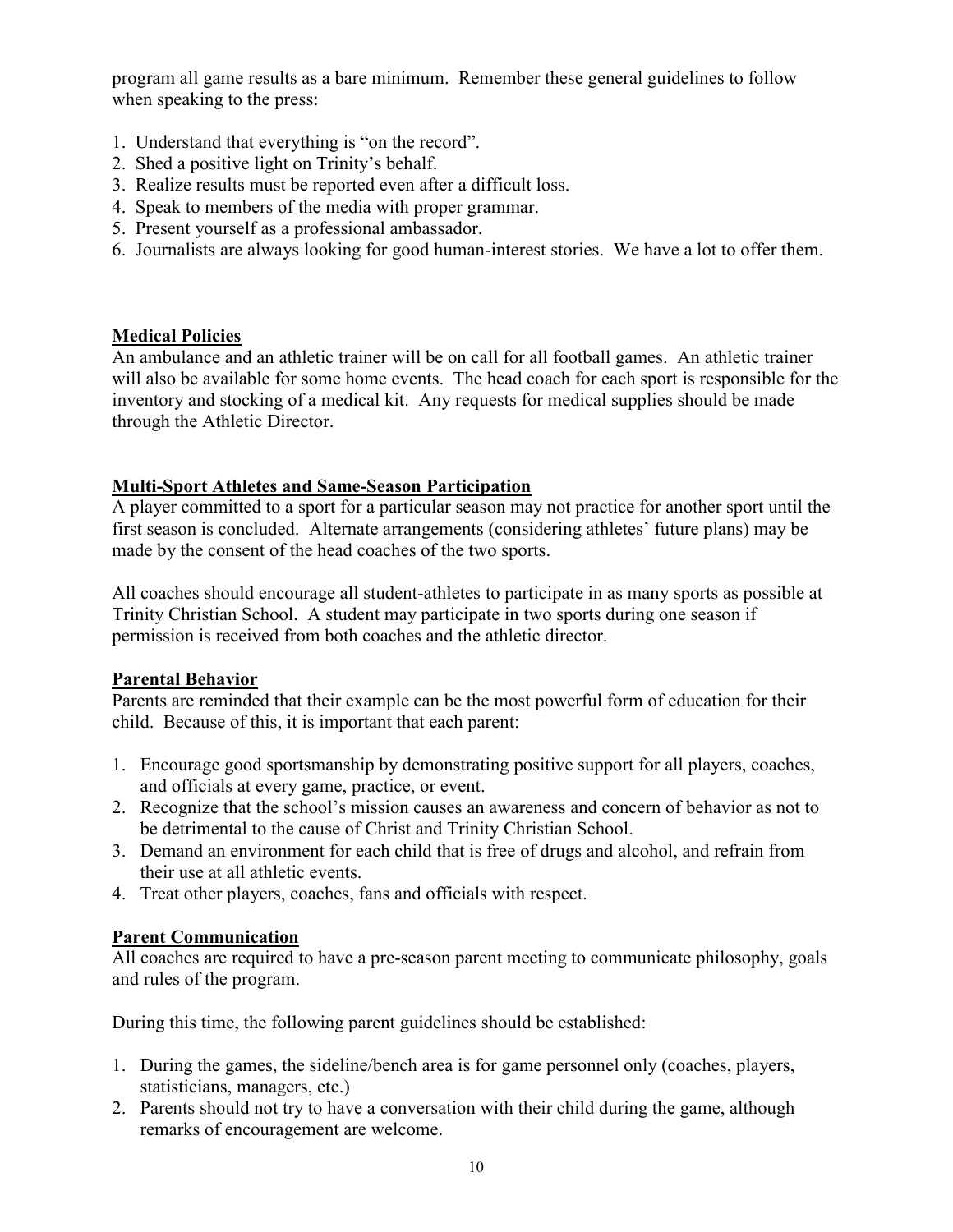- 3. Parents should not approach coaches with concerns immediately after the game. Parents are encouraged to make an appointment to meet with the coach at a later time.
- 4. Parents should not enter the playing field or court. If a child is injured, the parent should allow the coaches or medical staff to attend to the injury. If needed, a coach will call the parent to the field.
- 5. Parents are reminded to be courteous to the officials, opposing fans, and players.

## **Participation**

All coaches should encourage all student-athletes to participate in as many sports as possible at Trinity Christian School. A student may participate in two sports during one season if permission is received from both coaches and the Athletic Director.

#### **Personal Appearance**

Each coach will determine the team dress for travel to and from games. It is important to remember everywhere we go we represent our school. Make sure to represent yourself in a disciplined and modest manner.

#### **Playing Time**

Coaches are evaluators and decision-makers and are solely responsible for decisions regarding playing time for each team member. A false sense of entitlement is developed when parents believe they have influence regarding the amount of game participation time that their child deserves. This attitude may occur due to contributions (work, monetary, goods) a parent provides. It should be understood that ethically a coach may not be privy to this information, therefore it is not his/her responsibility to make decisions based on anything besides their own evaluative ability.

## **Physical Education**

All student-athletes that are enrolled in a physical education class are expected to perform any and all assignments required in the class. Participation on an athletic team does not and will not exempt an athlete from the physical education class requirements. Coaches should not request athletes to be exempt from participation in the physical education class due to games or practices that follow the school day. Consideration will be given by Physical Education teachers during busy times to be practical concerning varsity athletes' participation levels.

#### **Physical Examinations**

Annually, prior to any participation in athletics at TCS, all student-athletes are required to have a signed physical examination form on file or they will not be able to participate in athletics at Trinity Christian School. For the convenience of the student-athletes, Trinity Christian School will arrange a "Physical" day annually at the school. This opportunity may be used by any student-athlete to receive his or her physical examination.

## **Programs**

Our physical education program provides exposure to the athletic teams that Trinity offers. Elementary athletic programs are designed for students in grades one through five. As time and personnel allows, the school will offer these sport opportunities:

Male **Female** Basketball – Grades 2-5 (Intramural) Soccer – Grades K5-5 (Intramural) Football – Grades 3-5 Softball – Grades K4-5

Baseball – Grades K4-5 Basketball – Grades 2-5 (Intramural)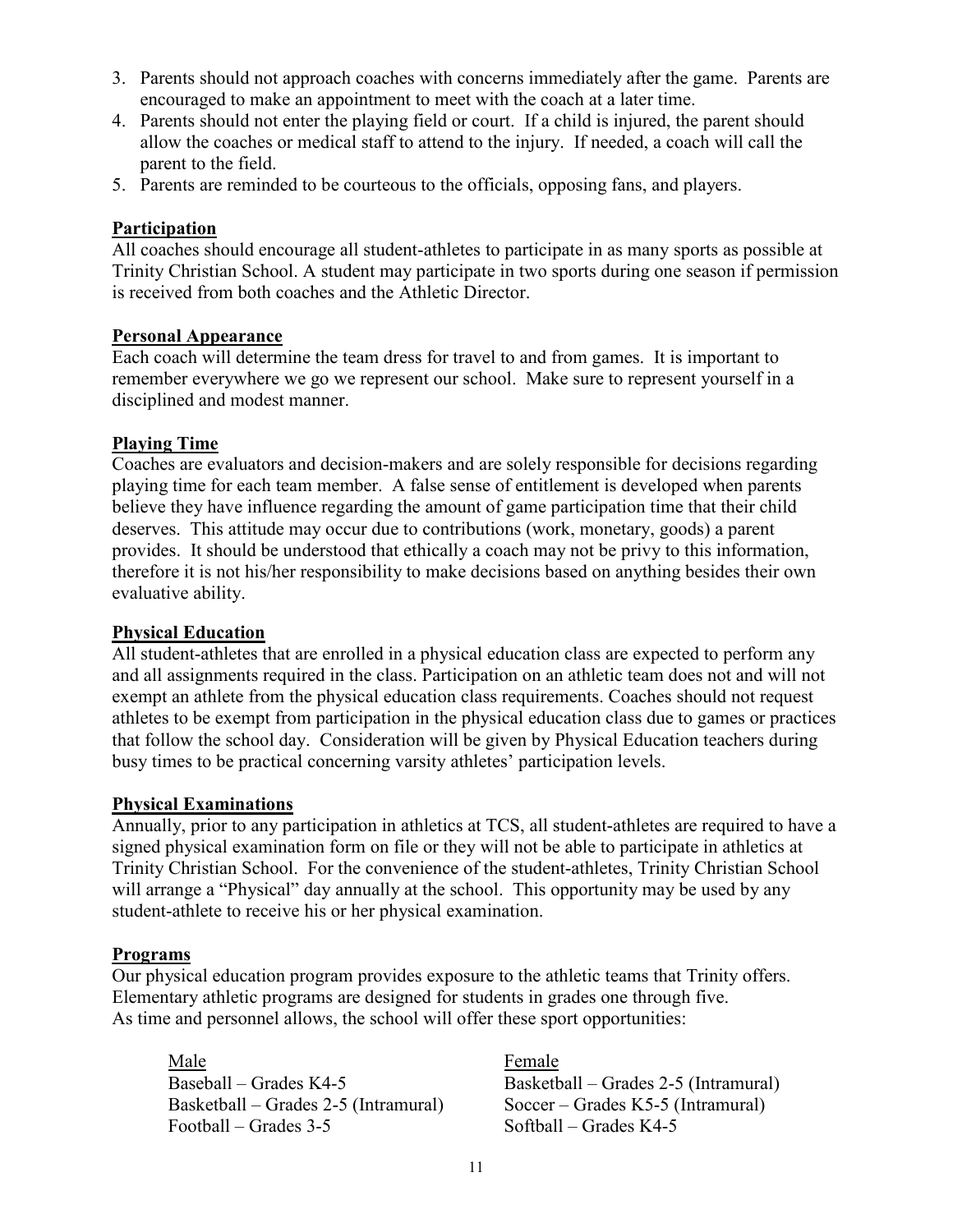Soccer – Grades K5-5 (Intramural) Track and Field (if possible)– Grades 1-5

Track and Field (if possible) – Grades 1-5 Wrestling – Grades 1-5

| Middle School:                                                                           |                                                                                               |
|------------------------------------------------------------------------------------------|-----------------------------------------------------------------------------------------------|
| Student-athletes may participate in middle school athletics in grades six through eight. |                                                                                               |
| Male                                                                                     | Female                                                                                        |
| <b>Baseball</b>                                                                          | <b>Basketball</b>                                                                             |
| Basketball                                                                               | Cheerleading                                                                                  |
| Cross-country                                                                            | Cross-country                                                                                 |
| Football                                                                                 | Golf                                                                                          |
| Golf                                                                                     | Soccer                                                                                        |
| Soccer                                                                                   | Softball                                                                                      |
| Swimming                                                                                 | Swimming                                                                                      |
| Track and field                                                                          | <b>Track and Field</b>                                                                        |
| Wrestling                                                                                |                                                                                               |
| Junior Varsity:                                                                          |                                                                                               |
| Typically, participants in junior varsity athletics are in grades eight through ten.     |                                                                                               |
| Male                                                                                     | Female                                                                                        |
| Basketball                                                                               | Basketball                                                                                    |
| <b>Baseball</b>                                                                          | Softball                                                                                      |
| Football                                                                                 |                                                                                               |
| Varsity:                                                                                 |                                                                                               |
|                                                                                          | Although not very common, athletes can participate in varsity sports beginning in grade eight |
| with the exception of football, which begins in grade nine.                              |                                                                                               |
| Male                                                                                     | Female                                                                                        |
| <b>Baseball</b>                                                                          | <b>Basketball</b>                                                                             |
| <b>Basketball</b>                                                                        | Cheerleading                                                                                  |
| Cross-country                                                                            | <b>Competition Cheerleading</b>                                                               |

## **School Attendance**

Students must have attended 4 periods of the school day to be eligible for interscholastic competition or practice on that particular day. Exemptions can be granted only by the Headmaster for unusual circumstances.

Football Cross-country

Wrestling Track and Field

Golf Golf Soccer Soccer Soccer Soccer Soccer Soccer Soccer Soccer Soccer Soccer Soccer Soccer Soccer Soccer Soccer Soccer Soccer Soccer Soccer Soccer Soccer Soccer Soccer Soccer Soccer Soccer Soccer Soccer Soccer Soccer Soccer Socce Swimming Swimming Tennis Softball Track and Field Tennis

#### **Sport Changes**

Any student-athlete that quits a team is ineligible to join another team for games or practices until the conclusion of the respective season.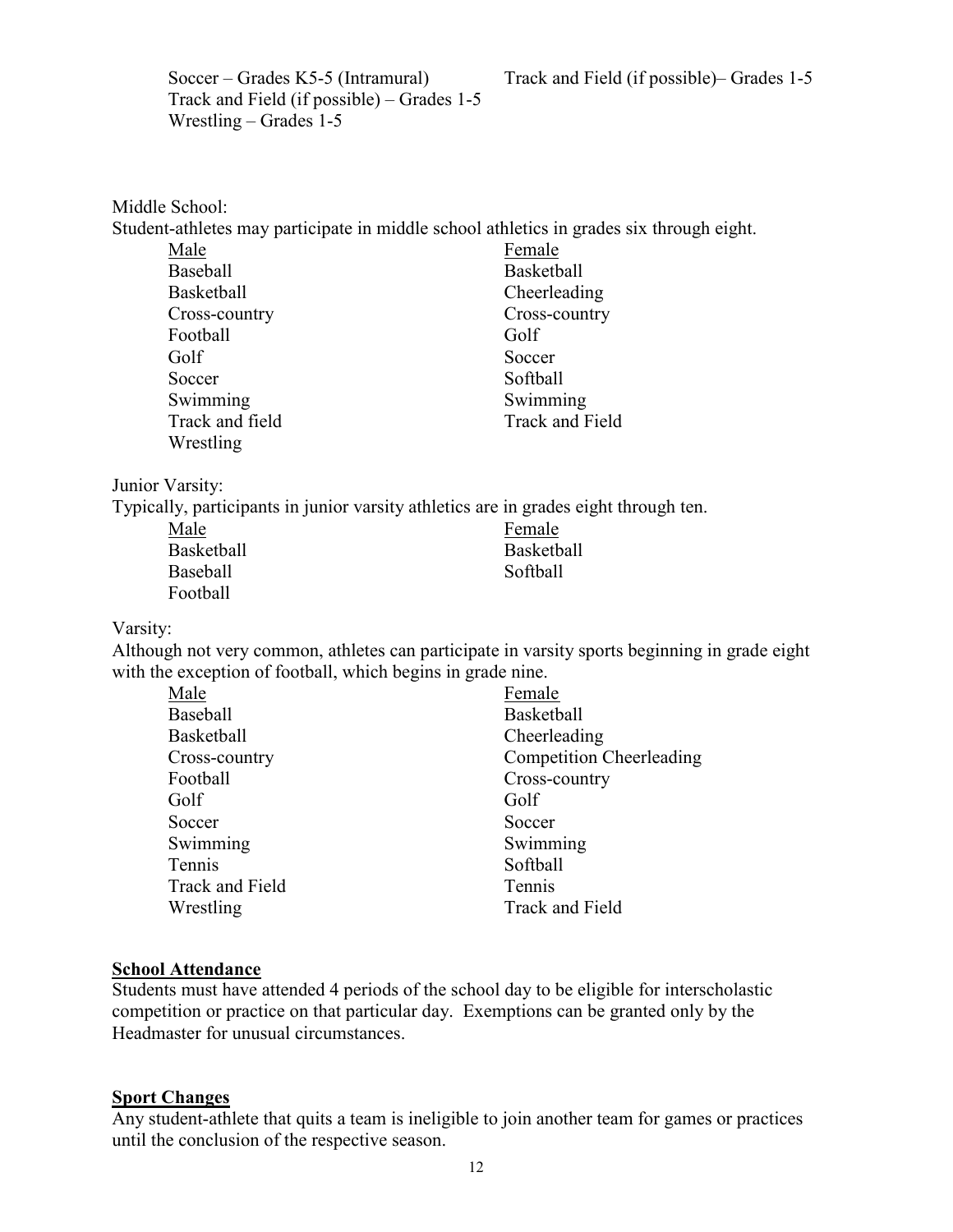#### **State Association**

Trinity Christian School is a member of the Georgia Independent School Association.

#### **Sunday/Wednesday Practices**

Practices will not be conducted on Sunday. Special permission may be obtained from the Headmaster when special circumstances arise. Wednesday practices will conclude by 6:00 p.m. unless authorized by the Headmaster.

#### **Team Roster**

Due to the nature of sports programs, it may be necessary to limit team rosters. Limitations are listed below:

| Middle School |              | Varsity                         |                                            |                               |
|---------------|--------------|---------------------------------|--------------------------------------------|-------------------------------|
| Softball      | up to $20$   | Softball                        | up to $20$                                 |                               |
| Basketball    | $up$ to $18$ | <b>Basketball</b>               | up to $15$                                 |                               |
| Cheerleading  | up to $16$   |                                 | Cheerleading up to 18 including alternates |                               |
| Baseball      | $up$ to $18$ | <b>Baseball</b>                 | up to $20$                                 |                               |
|               |              | <b>Competition Cheerleading</b> |                                            | up to 18 including alternates |
|               |              | Tennis                          | up to $10$                                 |                               |

## **Try-Out Parent Approval (See Appendix C)**

#### *Trinity Athletic Department Forms*

*\*Please see the following pages for all Trinity Athletic Department Forms*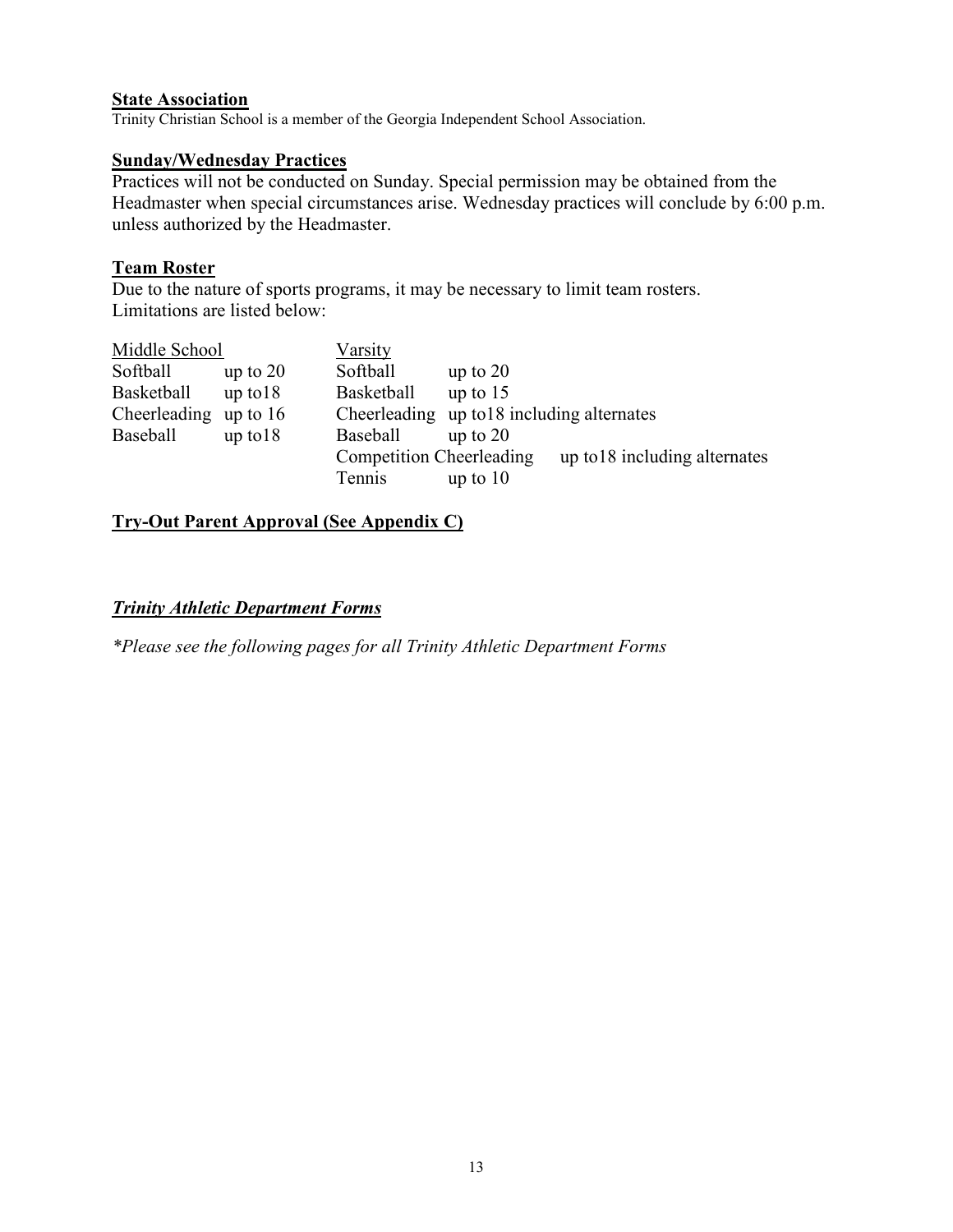# **Appendix A**

#### **Trinity Christian School Lightning Policy**

 Lightning is a dangerous phenomenon. Athletic teams that practice and compete outdoors are at risk in inclement weather. Trinity Christian School has developed a lightning safety policy to minimize the risk of injury from a lightning strike to its athletes, coaches, support staff, parents, and fans. To monitor lightning, the Athletic department will utilize the Weatherbug app with the lightening indicator.

General Policy: The Game manager (or his/her designee) will monitor the weather and make the decision to notify the head coach or officials of dangerous situations and recommend the suspension of activity in the event of lightning. If a game manager is not available the head coach (or his/her designee) will be responsible for suspending an activity.

The decision to suspend activity will be based on two subsequent readings on the Weather bug Lightening detector in the 0-8 mile range regardless of the presence of visible lightning.

During a practice situation, activity may resume thirty minutes AFTER the last lightning strike within the 0-8 mile range on the Weatherbug Lightening App detector.

During a game situation, competition will resume once the athletic directors, game officials and/or game administrators have met and the above criteria has been met.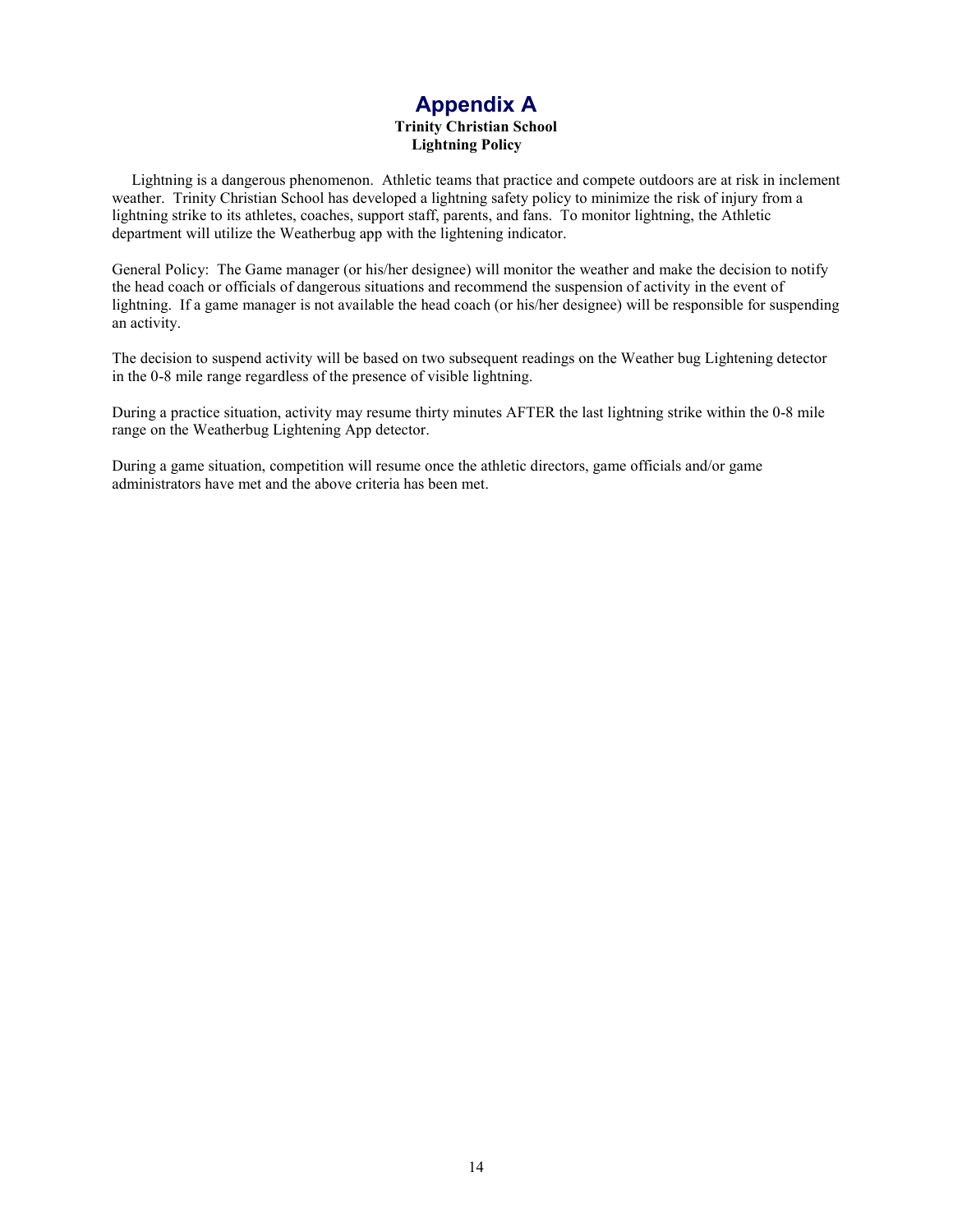#### **Appendix B Trinity Christian School Policy on Heat Illness**

#### *Types of heat illness*

Practice or competition in hot and/or humid environmental conditions poses special problems for student-athletes. Heat illness is a major concern among sports medicine personnel in the southeast region of the United States. Although deaths from heat illnesses are rare, they do occasionally occur and constant monitoring and education are necessary to combat these heat related problems.

There are three degrees of heat illness. They are heat cramps, heat exhaustion, and heat stroke. They range in signs and symptoms from mild and easily correctable to severe and life threatening if not cared for properly.

The first stage of heat illness is usually heat cramps. Heat cramps are painful muscle spasms that occur because of an imbalance between water and electrolytes. These heat cramps may be prevented by sufficient hydration prior to and during athletic activity. Water is the best way to hydrate. Some sports drinks can also be helpful. Caffeinated and carbonated drinks should be avoided.

The next stage of heat illness is heat exhaustion. This condition needs immediate attention or it could develop into a life threatening situation. A person with heat exhaustion will typically be near collapse and have profuse sweating, flushed skin, elevated body temperature, rapid pulse, and dizziness. The athlete will need to consume large quantities of cool water immediately. Also the athlete should be removed from the heat and placed in a shaded, cool environment. Ice and/or cold towels should be placed on the natural cooling areas of the body (head and neck, armpits and groin area).

If heat exhaustion progresses, a heat stroke may occur. Heat stroke is a life threatening situation that needs immediate emergency medical care. Symptoms include but are not limited to, sudden collapse, loss of consciousness, pale skin, dry skin or absence of sweating. Heat stroke can occur without warning. Every attempt should be made to cool the body's core temperature, including full body immersion in a cool water tank. An athlete experiencing heat stroke needs to be transported to an emergency facility as soon as possible.

#### *Prevention of heat illness*

1. *Gradual acclimatization.* This simply means to build up the amount of time spent outside in a playing environment. It is Trinity Christian School policy that at the beginning of fall football practice, there will be a period of acclimatization, including modification of practice gear. It is also important to recognize at-risk athletes during this period. These individuals may be overweight or may not have participated in any preseason conditioning.

2. *Wear lightweight clothing*. This will allow the skin to breathe and the body will be able to more easily eliminate heat with this type of clothing. The clothing needs to be light in color also.

3. *Unlimited access to water.* It is very important to remember that any athlete who is going to be outside for any length of time will need unlimited access to water or other appropriate fluids.

4. *Monitor weight loss and urine color*. Athletes should monitor their own weight loss and urine color. Weight loss of more than 3% of body weight that is not replaced before the next practice puts an athlete at risk for heat illness. Urine should be clear or light in color. Dark colored urine is an indication that the athlete is dehydrated.

5. *Monitor environmental factors*. Air temperature and humidity are very important factors to determine when athletes are at greater risk for heat illness. The following guidelines will be used at Trinity Christian School

| Heat index | Recommended adjustments            |
|------------|------------------------------------|
| 80-94      | *Provide ample amounts of water    |
|            | *Monitor athletes for heat illness |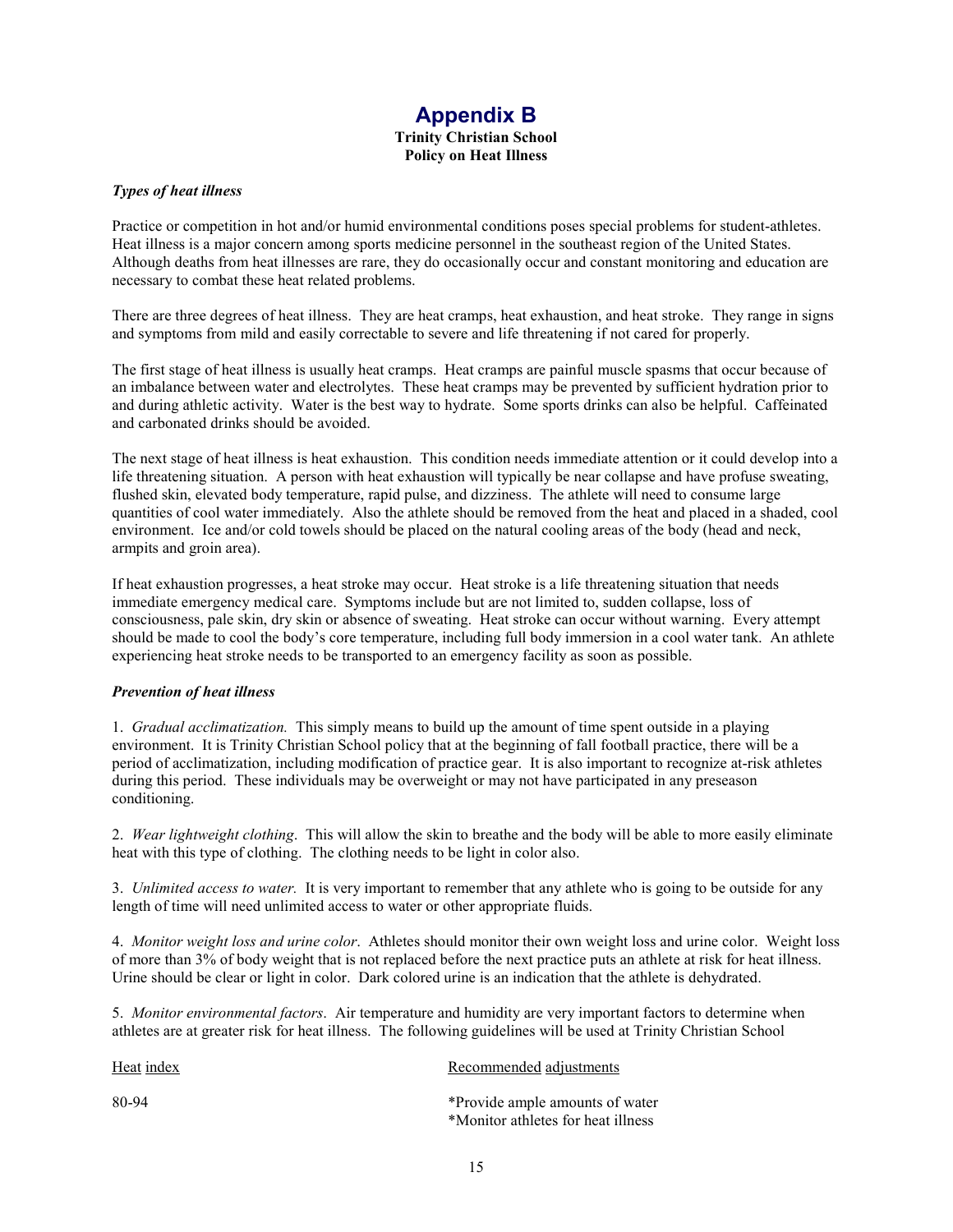| 95-104       | All sports<br>*Mandatory water breaks every 30 minutes<br>*Iced-down towels for cooling<br>*Monitor athletes for heat illness                                             |
|--------------|---------------------------------------------------------------------------------------------------------------------------------------------------------------------------|
|              | Football<br>*Shoulder pads removed if not in contact.<br>*Limit practice time to less than $2\frac{1}{2}$ hours.<br>*Consider changing practice time to later in the day. |
| 105-114      | All sports<br>*Mandatory water breaks every 20 minutes<br>*Iced down towels for cooling<br>*Allow time for athletes to change into dry<br>t-shirts/shorts.                |
|              | Football<br>*Practice conducted in helmets, shorts and<br>t-shirts only                                                                                                   |
| 115 or above | No outside practice allowed                                                                                                                                               |

#### **Temperature vs. Humidity**

How to read the chart: find the temperature on the left hand side, then move to the right until you find the column for the approximate relative humidity. That number will be the temperature that it will ''feel'' like, Example: A temperature of 95 and relative humidity of 50% will 'feel'' like 107 degrees.

|     | $0\%$ | 5% |     | 15% | 20%       | 25% | $ 30\% $ |     |               |     |     |    |     |    | 35%    40%    45%    50%    55%    60%    65%    70%    75%    80% |     |     |
|-----|-------|----|-----|-----|-----------|-----|----------|-----|---------------|-----|-----|----|-----|----|--------------------------------------------------------------------|-----|-----|
| 115 | 03    |    |     | 5   | <b>20</b> |     | 35       | 143 | 151           |     |     |    |     |    |                                                                    |     |     |
|     | 99    | 02 | 105 | 108 |           |     | 123      | 30  | $\mathcal{E}$ | 43  | 151 |    |     |    |                                                                    |     |     |
| 105 | 95    | 97 | 100 | 102 | 05        | 109 | 13       | 18  | 23            | 29  | 135 | 42 | 149 |    |                                                                    |     |     |
| 100 | 91    | 93 | 95  | 97  | 99        | 101 | 104      | 10  |               | 15  | 20  | 26 | 32  | 36 | 144                                                                |     |     |
| 95  | 87    | 88 | 90  | 91  | 93        | 94  | 96       | 98  | 101           | 104 |     |    | 4   | 19 | 24                                                                 | 130 | 136 |
| 90  | 83    | 84 | 85  | 86  | 87        | 88  | 90       | 91  | 93            | 95  | 96  | 98 | 00  | 02 | 106                                                                | 109 | 113 |
| 85  | 78    | 79 | 80  | 81  | 82        | 83  | 84       | 85  | 86            | 87  | 88  | 89 | 90  | 91 | 93                                                                 | 95  | 97  |
| 80  | 73    | 74 | 75  | 76  |           |     | 78       | 79  | 79            | 80  | 81  | 81 | 82  | 83 | 85                                                                 | 86  | 86  |
| 75  |       |    |     |     |           |     |          |     |               |     |     |    |     |    |                                                                    |     |     |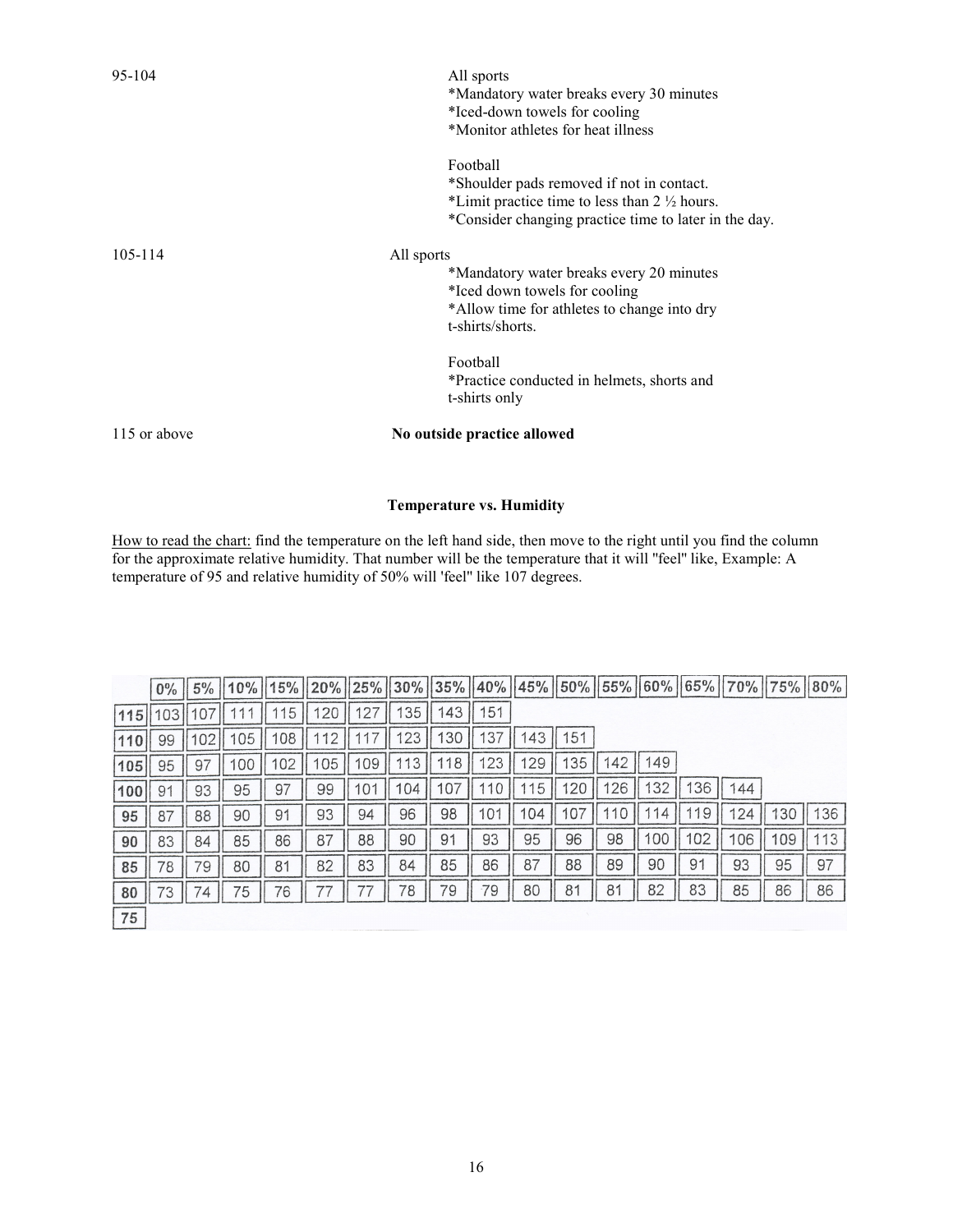#### **Appendix C TRINITY CHRISTIAN SCHOOL TRY OUT FORM**

On \_\_\_\_\_\_\_\_\_\_\_\_\_\_\_\_\_\_\_\_\_\_\_\_tryouts will be held for \_\_\_\_\_\_\_\_\_\_\_\_\_\_\_\_\_\_\_\_\_\_ who wish to participate in the upcoming \_\_\_\_\_\_\_\_\_\_\_\_\_ season. Tryouts are conducted to assess skill level and make decisions that benefit both the team and the players. Please be aware that not all who signed up will make the team this year. The TCS Athletic Policy Manual states: "Due to the nature of sports programs, it may be necessary to limit team rosters." Selecting an appropriate number of players results in achieving effective practices and coaching. This selection of players allows for a coach to spend focused time with individual players and player groups, promoting growth in athletes and developing cohesiveness among the team members.

Please review the following statements with your child and return the bottom portion of this form to the coach before tryouts on \_\_\_\_\_\_\_\_\_\_\_\_\_\_\_.

- 1. I understand that participating in tryouts does not guarantee a place on the team.
- 2. I understand that coaching decisions during tryouts are made to benefit the team and players and agree to abide by the decisions made by the coaching staff.
- 3. I understand that only those who return the signature portion of this form will be eligible to participate in tryouts beginning on \_\_\_\_\_\_\_\_\_\_\_\_\_\_\_\_.

**Please keep the top portion of this sheet and return the portion below indicating you understand and agree with the information provided.**

**------------------------------------------------------------------------------------------------------------** 

| I understand and agree with the information provided for<br><b>TRINITY CHRISTIAN SCHOOL</b><br><b>SPORT:</b> |      |  |  |  |  |
|--------------------------------------------------------------------------------------------------------------|------|--|--|--|--|
| Parent Signature                                                                                             | Date |  |  |  |  |
| Player Signature                                                                                             | Date |  |  |  |  |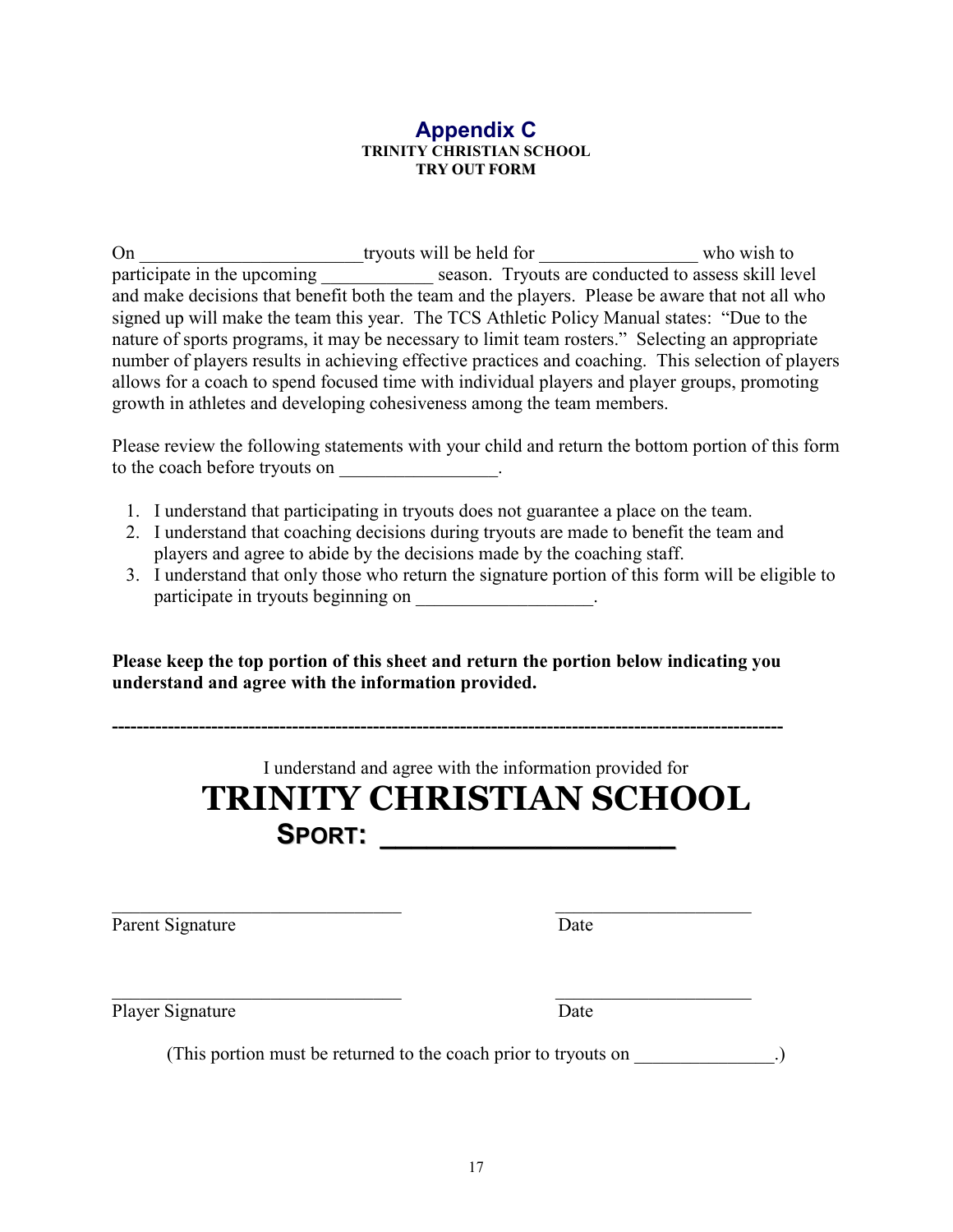# **Appendix D**

**Eligible Bus Drivers** 

**James Couey (478) 275-4445 Robby Foskey (478) 279-3477 Frederick Green (478) 274-0011 Mike Haywood (478) 272-9087 Krista Meadows (478) 296-9634 Rhett Spires (478) 676-3857 Walker Knowles (478) 676-3691 Bubba East (478) 290-8343 Jimmy Fields (678)245-1355**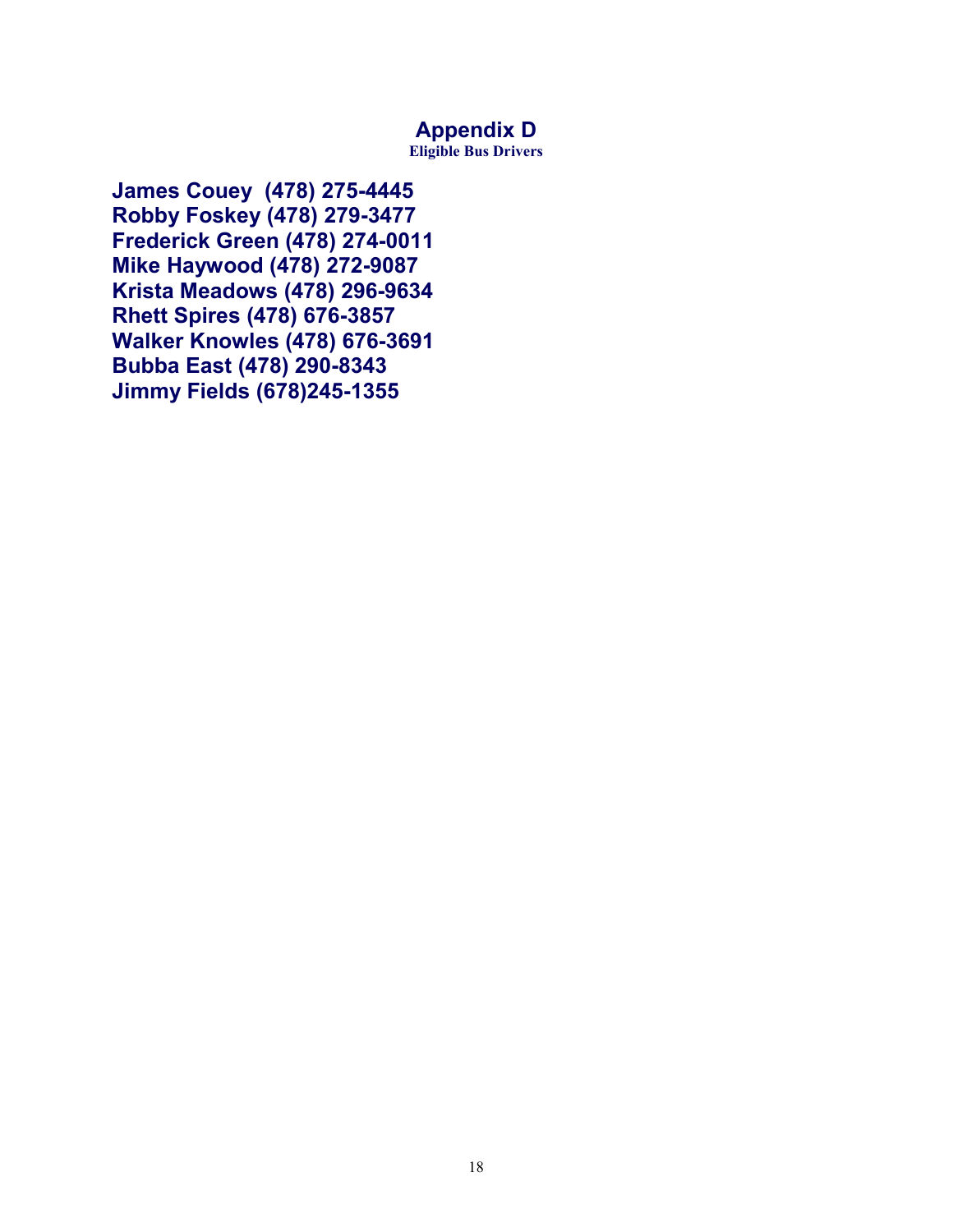# **TRINITY'S GISA REGION CHAMPIONSHIP HISTORY**

| <b>Sport</b>                    | <b>Girls</b>                                            | <b>Boys</b>                                           |  |  |
|---------------------------------|---------------------------------------------------------|-------------------------------------------------------|--|--|
| <b>Baseball (11)</b>            |                                                         | 1983, 1986, 1987, 1988, 1990,                         |  |  |
|                                 |                                                         | 1994, 1999, 2000, 2007, 2008,                         |  |  |
|                                 |                                                         | 2014                                                  |  |  |
| <b>Basketball (12)</b>          | 1983, 1985, 1986, 1990,                                 | 1983, 1984, 1985, 1988, 1989                          |  |  |
| (5)                             | 1991, 1992, 1997, 2007,                                 |                                                       |  |  |
|                                 | 2008, 2011, 2013, 2014                                  |                                                       |  |  |
| <b>Cross Country (4)</b><br>(4) | 2005, 2013, 2014, 2015                                  | 2009, 2013, 2014, 2015                                |  |  |
| Football (11)                   |                                                         | 1979, 1980, 1982, 1983, 1993,                         |  |  |
|                                 |                                                         | 1995, 1999, 2003, 2004, 2006,                         |  |  |
|                                 |                                                         | 2007                                                  |  |  |
| <b>Golf (6)</b>                 |                                                         | 1982, 1983, 1994, 2005, 2006,                         |  |  |
|                                 |                                                         | 2007                                                  |  |  |
| <b>Soccer</b>                   |                                                         | 2010                                                  |  |  |
| (1)                             |                                                         |                                                       |  |  |
| Softball (6)                    | 1994, 1995, 2001, 2002,                                 |                                                       |  |  |
|                                 | 2006, 2007                                              |                                                       |  |  |
| Tennis (5)                      | 1992, 1993, 2003, 2004,                                 | 2005                                                  |  |  |
| (1)                             | 2005                                                    |                                                       |  |  |
| <b>Track (17)</b>               | 1986, 1989, 1990, 1995,                                 | 1983, 1984, 1986, 1995, 1996,                         |  |  |
| (14)                            | 1996, 1997, 1999, 2000,                                 | 1997, 1998, 1999, 2003, 2004,                         |  |  |
|                                 | 2005, 2006, 2007, 2008,                                 | 2007, 2012, 2013, 2014, 2015                          |  |  |
|                                 | 2009, 2010, 2011, 2012,                                 |                                                       |  |  |
|                                 | 2016                                                    |                                                       |  |  |
| <b>Wrestling (3)</b>            |                                                         | 2009, 2010, 2011                                      |  |  |
|                                 |                                                         |                                                       |  |  |
| <b>Top School (18)</b>          |                                                         | 1981-82, 1982-83, 1983-84, 1985-86, 1994-95, 1996-97, |  |  |
|                                 | 1998-99, 1999-2000, 2002-03, 2003-04, 2004-05, 2005-06, |                                                       |  |  |
|                                 | 2006-07, 2007-08, 2009-10, 2010-11, 2012-13, 2013-14    |                                                       |  |  |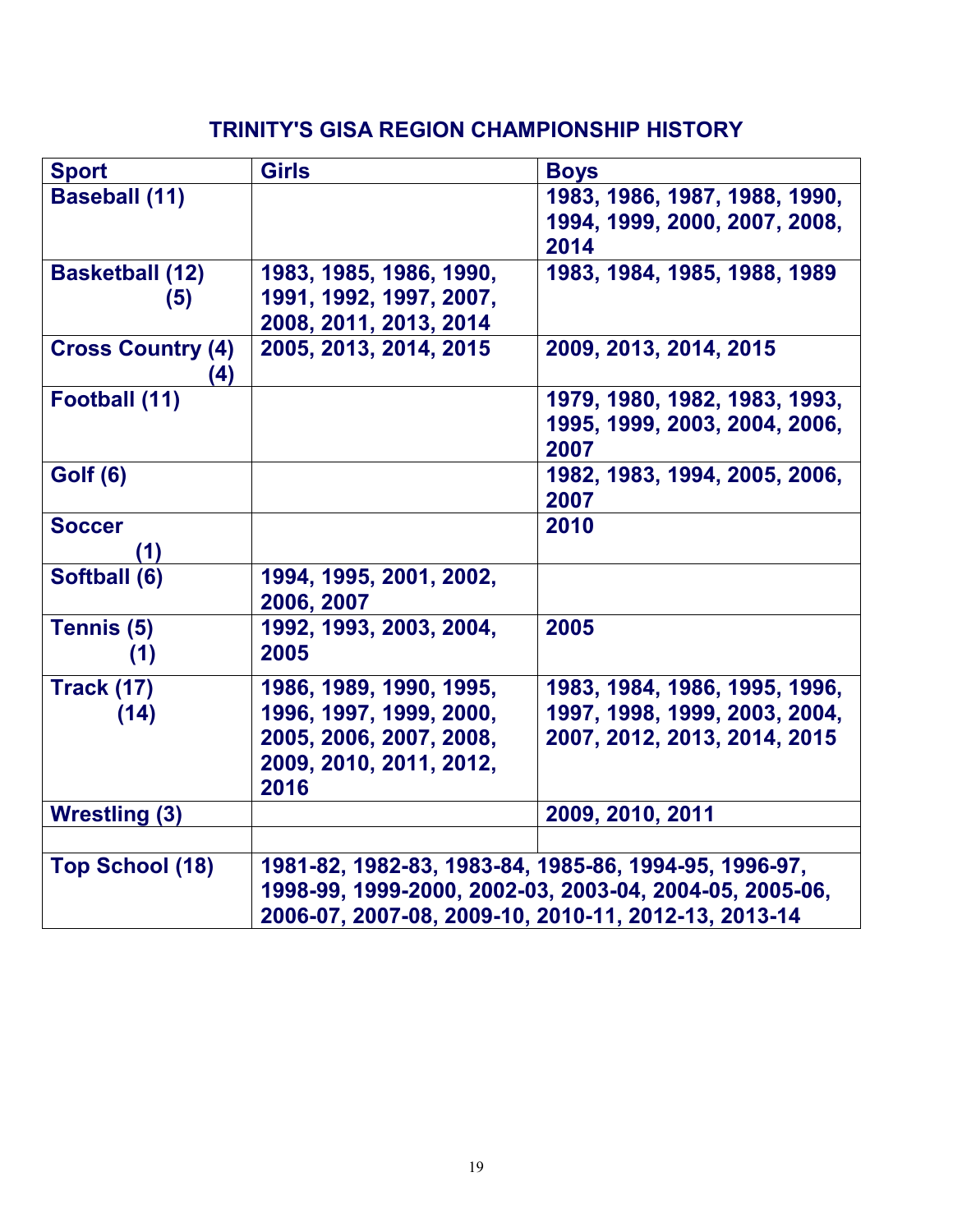# **TRINITY'S GISA STATE CHAMPIONSHIP HISTORY**

|                | Year      | <b>Sport</b>                       | <b>Class</b>     | <b>Coach</b>          |
|----------------|-----------|------------------------------------|------------------|-----------------------|
| 1              | 1980-81   | Football (1)                       | <b>Class A</b>   | <b>Ben Snipes</b>     |
| 2 <sup>1</sup> | 1988-89   | <b>Baseball (1)</b>                | <b>Class AA</b>  | <b>Gerald Payne</b>   |
| 3              | 1991-92   | <b>Girls Tennis (1)</b>            | <b>Class AA</b>  | <b>Glenn Jackson</b>  |
| 4              | 1992-93   | <b>Girls Tennis (2)</b>            | <b>Class AA</b>  | <b>Dan Johnson</b>    |
| 5              | 1995-96   | <b>Boys Track &amp; Field (1)</b>  | <b>Class AA</b>  | <b>Ken Johnson</b>    |
| 6              | 1996-97   | <b>Girls Basketball (1)</b>        | <b>Class AA</b>  | <b>Eddie Morris</b>   |
| 7              | 1997-98   | <b>Boys Track &amp; Field (2)</b>  | <b>Class AA</b>  | <b>Ken Johnson</b>    |
| 8              | 1997-98   | <b>Girls Track &amp; Field (1)</b> | <b>Class AA</b>  | <b>Tommy Cain</b>     |
| 9              | 1998-99   | <b>Boys Track &amp; Field (3)</b>  | <b>Class AA</b>  | <b>Ken Johnson</b>    |
| 10             | 1998-99   | <b>Girls Track &amp; Field (2)</b> | <b>Class AA</b>  | <b>Bill Meeks</b>     |
| 11             | 1999-2000 | <b>Baseball (2)</b>                | <b>Class AA</b>  | <b>Ken Johnson</b>    |
| 12             | 1999-2000 | <b>Football (2)</b>                | <b>Class AA</b>  | <b>Ken Johnson</b>    |
| 13             | 1999-2000 | Girls Track & Field (3)            | <b>Class AA</b>  | <b>Bill Meeks</b>     |
| 14             | 2002-03   | <b>Boys Track &amp; Field (4)</b>  | <b>Class AA</b>  | <b>Krista Meadows</b> |
| 15             | 2003-04   | <b>Boys Track &amp; Field (5)</b>  | <b>Class AA</b>  | <b>Krista Meadows</b> |
| 16             | 2004-05   | Football (3)                       | <b>Class AA</b>  | <b>Steve Price</b>    |
| 17             | 2004-05   | <b>Golf (1)</b>                    | <b>Class AA</b>  | <b>Jon Martin</b>     |
| 18             | 2004-05   | <b>Boys Track &amp; Field (6)</b>  | <b>Class AA</b>  | <b>Krista Meadows</b> |
| 19             | 2004-05   | Girls Track & Field (4)            | <b>Class AA</b>  | <b>Jodie Price</b>    |
| 20             | 2005-06   | <b>Golf (2)</b>                    | <b>Class AA</b>  | <b>Jon Martin</b>     |
| 21             | 2005-06   | <b>Boys Track &amp; Field (7)</b>  | <b>Class AA</b>  | <b>Krista Meadows</b> |
| 22             | 2005-06   | <b>Girls Track &amp; Field (5)</b> | <b>Class AA</b>  | <b>Jodie Price</b>    |
| 23             | 2006-07   | Softball (1)                       | <b>Class AA</b>  | <b>Krista Meadows</b> |
| 24             | 2006-07   | Football (4)                       | <b>Class AA</b>  | <b>Steve Price</b>    |
| 25             | 2006-07   | <b>Golf (3)</b>                    | <b>Class AA</b>  | <b>Chuck Carson</b>   |
| 26             | 2006-07   | <b>Boys Track &amp; Field (8)</b>  | <b>Class AA</b>  | <b>Krista Meadows</b> |
| 27             | 2006-07   | <b>Girls Basketball (2)</b>        | <b>Class AA</b>  | <b>Rick Johnson</b>   |
| 28             | 2006-07   | <b>Girls Track &amp; Field (6)</b> | <b>Class AA</b>  | <b>Jodie Price</b>    |
| 29             | 2007-08   | Softball (2)                       | <b>Class AA</b>  | <b>Krista Meadows</b> |
| 30             | 2007-08   | <b>Girls Basketball (3)</b>        | <b>Class AA</b>  | <b>Rick Johnson</b>   |
| 31             | 2007-08   | Girls Track & Field (7)            | <b>Class AA</b>  | <b>Jodie Price</b>    |
| 32             | 2007-08   | <b>Baseball (3)</b>                | <b>Class AA</b>  | <b>Chuck Grooms</b>   |
| 33             | 2008-09   | <b>Boys Soccer (1)</b>             | <b>All Class</b> | <b>Aaron George</b>   |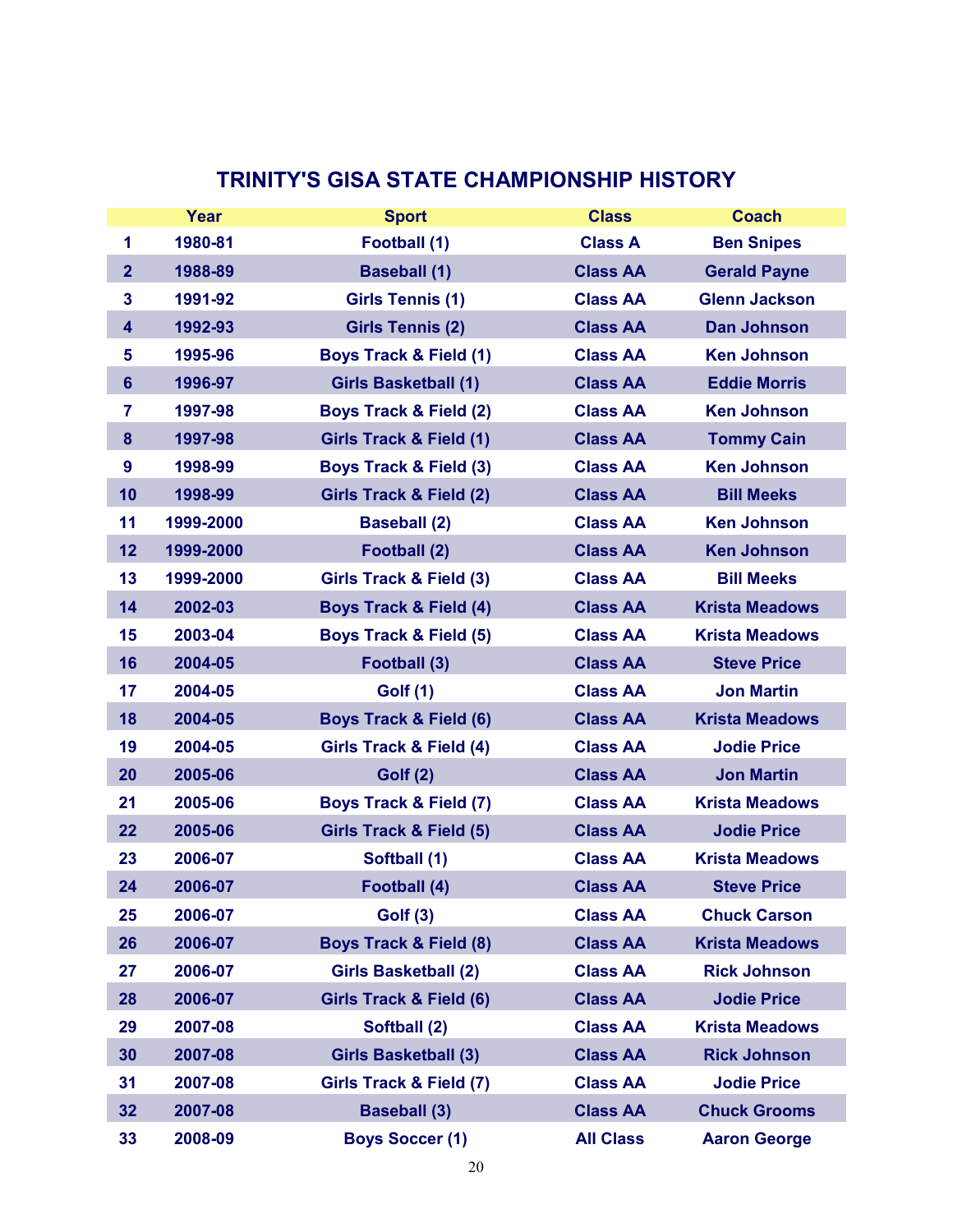| 34                                  | 2009-10 | <b>Competition Cheerleading (1)</b> | <b>Class AAA</b> | <b>Evan Winegarner</b> |  |
|-------------------------------------|---------|-------------------------------------|------------------|------------------------|--|
| 35                                  | 2010-11 | Girls Track & Field (8)             | <b>Class AAA</b> | <b>Krista Meadows</b>  |  |
| 36                                  | 2010-11 | <b>Wrestling (1)</b>                | <b>All Class</b> | <b>Jay Couey</b>       |  |
| 37                                  | 2012-13 | <b>Boys Cross Country (1)</b>       | <b>Class AA</b>  | <b>Evan Winegarner</b> |  |
| 38                                  | 2012-13 | <b>Girls Cross Country (1)</b>      | <b>Class AA</b>  | <b>Evan Winegarner</b> |  |
| 39                                  | 2012-13 | <b>Boys Track &amp; Field (9)</b>   | <b>Class AA</b>  | <b>Buddy Woodard</b>   |  |
| 40                                  | 2013-14 | <b>Boys Cross Country (2)</b>       | <b>Class AA</b>  | <b>Evan Winegarner</b> |  |
| 41                                  | 2013-14 | <b>Boys Track &amp; Field (10)</b>  | <b>Class AA</b>  | <b>Evan Winegarner</b> |  |
| 42                                  | 2014-15 | <b>Boys Track &amp; Field (11)</b>  | <b>Class AAA</b> | <b>Evan Winegarner</b> |  |
| 43                                  | 2015-16 | <b>Boys Track &amp; Field (12)</b>  | <b>Class AAA</b> | <b>Evan Winegarner</b> |  |
| <b>College Scholarship Athletes</b> |         |                                     |                  |                        |  |

| Year | Name                     | <b>Sport</b>        | <b>College/University</b>               |  |
|------|--------------------------|---------------------|-----------------------------------------|--|
| 1989 | Chad Payne               | Basketball          | Georgia College                         |  |
| 1991 | Kim Ellington Sanders    | Basketball          | West Georgia College                    |  |
| 2000 | Terry Evans**            | Baseball            | Middle Georgia College                  |  |
|      | Sam Perry                | Baseball            | Furman University                       |  |
| 2001 | Nolan Gottlieb           | Basketball          | Anderson College                        |  |
|      | Dalton Harpe             | Golf                | <b>SCAD</b>                             |  |
| 2002 | Hannah Daniel            | <b>Basketball</b>   | <b>Emmanuel College</b>                 |  |
|      | Kristin Stuckey          | Softball            | Gordon College                          |  |
| 2003 | Chereese Bedingfield*    | Basketball          | Mercer                                  |  |
|      | Donna Evans              | Soccer/Softball     | Darton College                          |  |
| 2004 | Stephen Byxbe*           | Track               | Mercer                                  |  |
|      | Kate Dame                | Soccer              | Middle Georgia College                  |  |
|      | <b>Brooke Pettis</b>     | Soccer              | Middle Georgia College                  |  |
|      | Tim Richards             | Soccer              | Georgia Military College                |  |
|      | Whitney Tanner           | Softball            | Gordon College                          |  |
| 2005 | Justin Martin*           | Track               | Georgia Tech                            |  |
|      | Jordan Price             | Baseball            | Young Harris College                    |  |
| 2006 | Eryk Johnson             | Basketball          | <b>Shorter College</b>                  |  |
| 2007 | Hannah Howell            | Softball            | Georgia Military College                |  |
|      | Chris Rogers*            | Football            | University of Georgia/Georgia Southern  |  |
|      | Kolby Shepherd*          | Track               | Liberty University                      |  |
| 2008 | James Hobbs              | Baseball            | <b>Andrew College</b>                   |  |
|      | Laine Hobbs              | Soccer              | Middle Georgia College                  |  |
|      | Colby Jackson*           | Football            | North Carolina State University         |  |
|      | Kayla Lumley             | Softball            | Andrew College                          |  |
|      | JP Mitchell              | Baseball            | <b>Brewton Parker College</b>           |  |
|      | Eric Shepherd            | Baseball            | <b>Brewton Parker College</b>           |  |
|      | Kassi Shepherd           | Softball            | Middle Georgia College                  |  |
|      | Jorie Walker             | Softball            | Middle Georgia College/Georgia Southern |  |
| 2009 | <b>Austin Frost</b>      | Baseball            | <b>USC</b> Sumter                       |  |
|      | Eli Green                | Baseball            | <b>USC</b> Sumter                       |  |
|      | Dean Hester*             | Golf                | University of South Carolina            |  |
|      | <b>Christian Stevens</b> | Baseball            | Young Harris College                    |  |
| 2010 | Nicole Benton*           | Softball            | Georgia Southern University             |  |
|      | Carla Metts*             | Cheerleading        | Georgia Southern University             |  |
|      | Josh Ward                | Baseball            | Toccoa Falls College                    |  |
| 2011 | Matt Alligood            | Baseball            | <b>Toccoa Falls College</b>             |  |
|      | Jon-Luke Cannada         | Soccer              | Georgia Southwestern University         |  |
|      | Anna Claire Knight*      | Basketball          | Georgia Southern University             |  |
|      | Holden Shriver           | Golf Football/Track | Truett-McConnell College                |  |